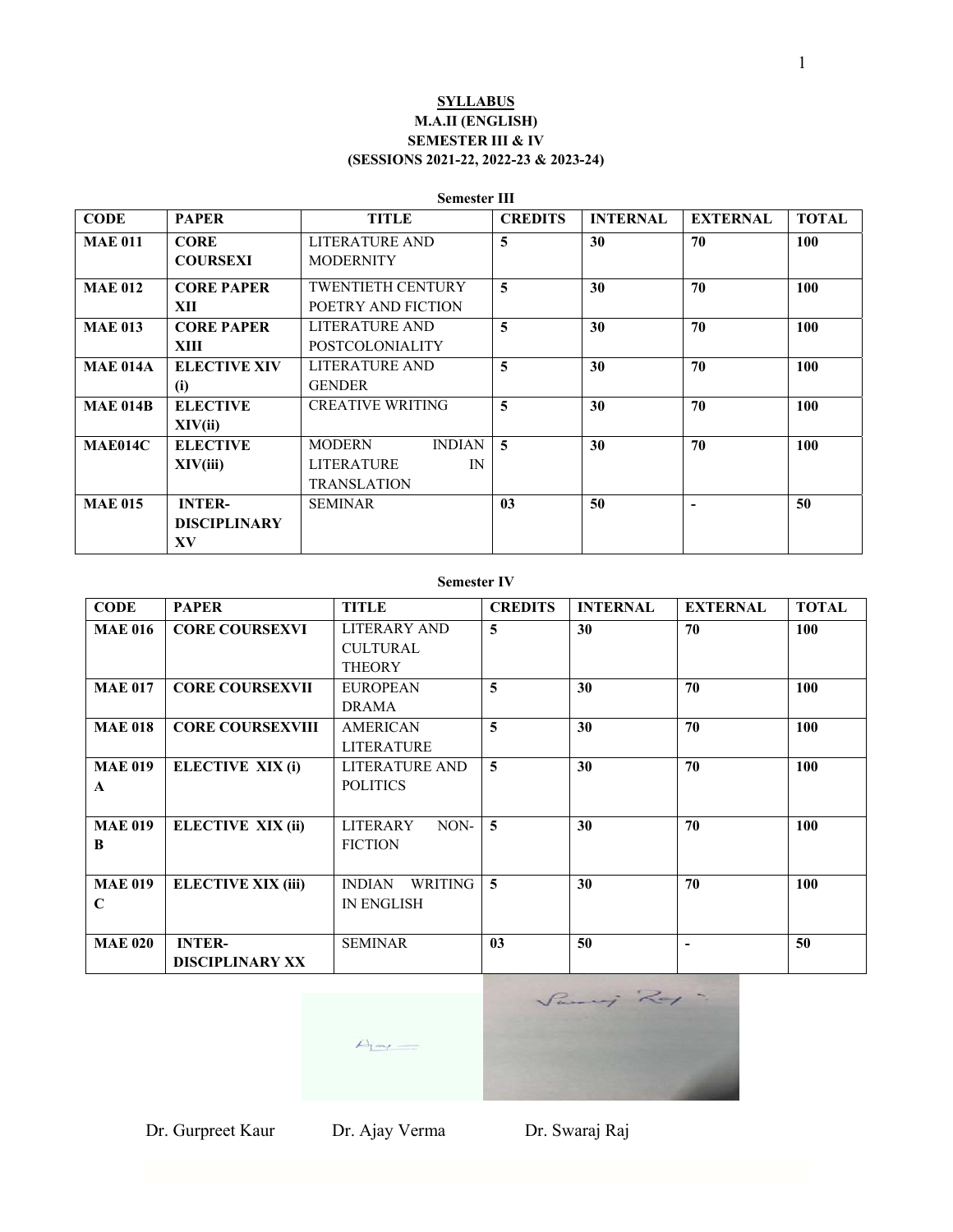**2021-22, 2022-23 & 2023-24 M.A. English-II (Semester-III) MAE 011 (Core Course XI) Literature and Modernity** 

**Time Allowed: 3 Hours Max. Marks: 100 Teaching Hours: 75 Pass Percentage: 35%** 

**Periods per week: 5 Written Examination: 70 Credits: 05 Internal Assessment: 30** 

**Instructions for the Paper Setter:** The question paper will carry 70 marks and will be of three hours duration. The paper will consist of three Units. Following shall be the unit wise marks division:

- $\bullet$  Unit-I  $-$  20 Marks
- Unit-II 20Marks
- Unit-III 30Marks

**Note:-** We humbly request that the paper setter consults the testing pattern given in testing section.

**Instructions for the candidates:** Candidates are required to attempt all the questions as per the instructions given in the testing section.

#### **Course Objectives:**

The aim of the course is to critically examine a range of literary works. The texts included in the course are to be scrutinized in the light of contemporary trends and developments. The course will enhance the understanding of the students about the concept of modernity.

**Pedagogy:** Primarily the chalk and duster method will be used to teach this course. To evoke the interest of the students in the curriculum due emphasis will be laid on assignments, homework and periodic tests, apart from seminars and group discussions.

**Unit-I**

| "Politics and the English Language"              |
|--------------------------------------------------|
|                                                  |
| "The Work of Art in the Age of Mechanical"       |
| "Introduction" from the book Beginning Modernism |
|                                                  |

## **Testing Unit-I**

- 1. The paper setter shall set one-essay-type question with internal alternative from George Orwell's *Politics and the English Language* prescribed in Unit-I. 10Marks
- 2. The paper setter shall set one-essay type question with internal alternative from Virginia Woolf's *Modern Fiction* prescribed in Unit-I. 10 Marks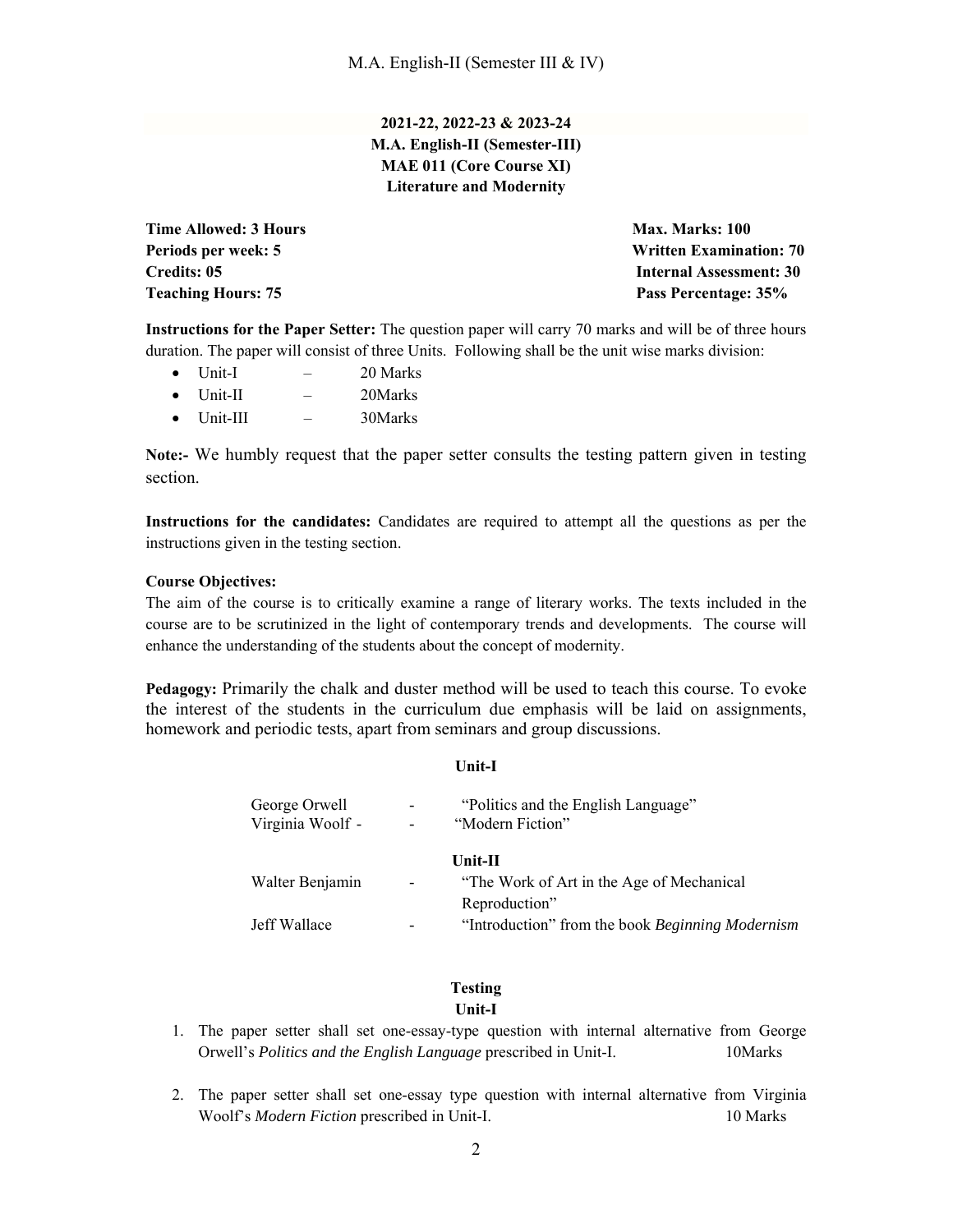#### **Unit-II**

- 3. The paper setter shall set one-essay type question with internal alternative from Walter Benjamin's *The Work of Art in the Age of Mechanical Reproduction* prescribed in Unit-II. 10 Marks
- 4. The paper setter shall set one-essay type question with internal alternative from Jeff Wallace's "Introduction" prescribed in Unit-II. 10 Marks

#### **Unit-III**

5. There shall be 10 short-answer type questions. All the questions are compulsory. This section will cover the entire syllabus (Unit-I &II). Each question will carry 3 marks.

10X3=30 Marks

#### **Course Learning Outcomes:**

- 1. The study of this paper will enhance the critical thinking of the students.
- 2. Students will obtain ample knowledge about the various critical approaches.
- 3. Students will thoroughly understand the concept of modernity and its relationship with literature.

#### **Suggested Readings:**

#### **George Orwell**

Miller, James. "Is Bad Writing Necessary? George Orwell, Theodor Adorno, and the Politics of Literature". *Lingua features*. Vol. 9, No.9. Dec/Jan. 2000.

Rai, Alok. *Orwell and the Politics of Despair: A Critical Study of the Writings of George Orwell.* CUP Archive,1990.

Rodden, John (Ed.) *The Cambridge Companion to George Orwell*. Cambridge University Press, 2007.

---. *George Orwell: The Politics of Literary Reputation*. Transaction Publishers, 2001. Scrivener, Michael and Louis Finkelman. "The Politics of Obscurity: The Plain Style and Its Detractors". *Philosophy and Literature*. Volume 18, Number 1, April 1994

#### **Virginia Woolf**

Briggs, Julia. *Reading Virginia Woolf.* Edinburgh University Press, 2006. Goldman, Jane. *The Cambridge Introduction to Virginia Woolf.* Cambridge University Press, 2006.

DiBattista, Maria*. Imagining Virginia Woolf: An Experiment in Critical Biography*. Princeton University Press, 2009.

Bryony Randall, Jane Goldman. *Virginia Woolf in Context*. Cambridge University Press, 2012.

#### **Walter Benjamin**

Benjamin, Andrew E. and Charles Rice. *Walter Benjamin and the Architecture of Modernity*. repress, 2009. Eiland, Howard. *Walter Benjamin*. Harvard University Press, 2014. Osborne, Peter. *Walter Benjamin: Modernity*. Taylor & Francis, 2005. Preziosi, Donald. *The Art of Art History: A Critical Anthology*. Oxford University Press,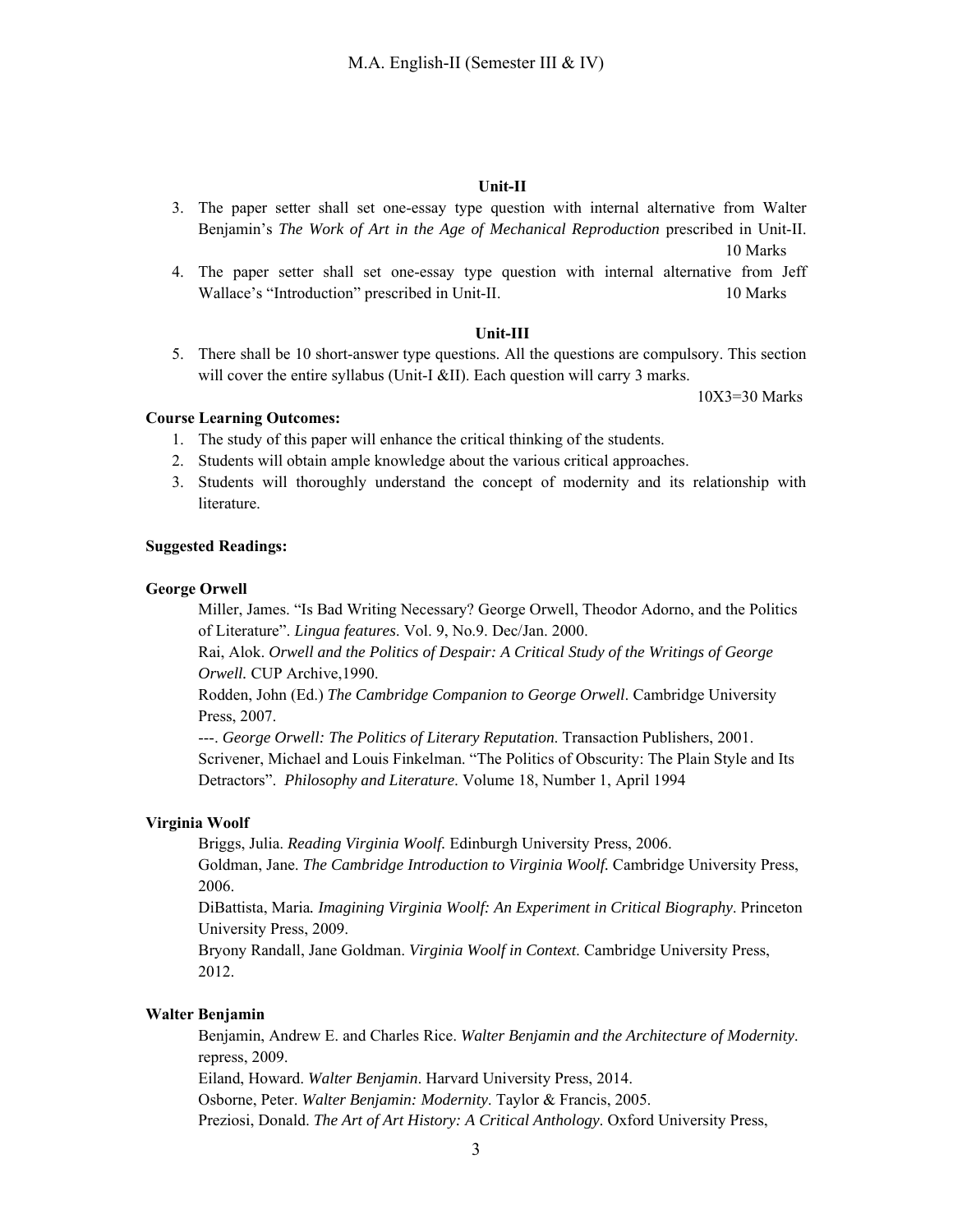M.A. English-II (Semester III & IV)

Steiner, Uwe. *Walter Benjamin: An Introduction to His Work and Thought*. University of Chicago Press, 2012. **Jeff Wallace:** *Beginning Modernism*.

> Samig Ray  $A_{\underline{a}\underline{v}}-$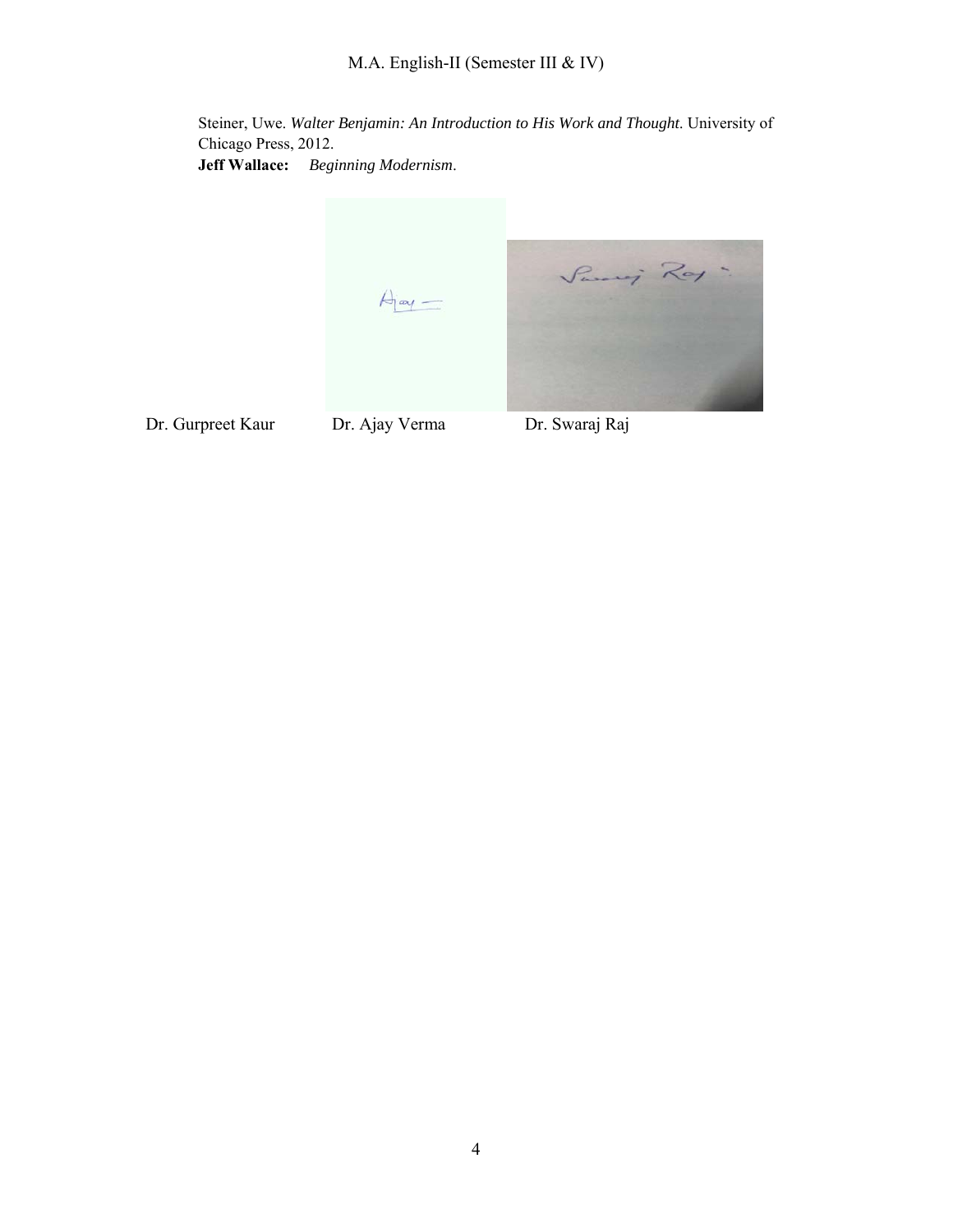## **2021-22, 2022-23 & 2023-24 M.A. English-II (Semester-III) MAE 012 (Core Course XII) Twentieth Century Poetry and Fiction**

**Time Allowed: 3 Hours Max. Marks: 100 Max. Marks: 100 Teaching Hours: 75 Pass Percentage: 35%** 

**Periods per week: 5 Written Examination: 70 Credits: 05 Internal Assessment: 30** 

**Instructions for the Paper Setter:** The question paper will carry 70 marks and will be of three hours duration. The paper will consist of three Units. Following shall be the unit wise marks division:

- $\bullet$  Unit-I  $-$  20 Marks
- $\bullet$  Unit-II  $-$  20Marks
- Unit-III 30Marks

**Note:-** We humbly request that the paper setter consults the testing pattern given in testing section.

**Instructions for the candidates:** Candidates are required to attempt all the questions as per the instructions given in the testing section.

#### **Course Objectives:**

The aim of teaching this paper is to familiarize the students with history of twentieth century English Literature. The paper will provide the comprehensive study of socio-cultural, socio-political and socio-economic conditions highlighted in the given texts.

**Pedagogy:** Primarily the chalk and duster method will be used to teach this course. To evoke the interest of the students in the curriculum due emphasis will be laid on assignments, homework and periodic tests, apart from seminars and group discussions.

| ×<br>٧ | . .<br>۰. |  |
|--------|-----------|--|

| W.B. Yeats<br>T.S. Eliot    |           | "No Second Troy"<br>"A Dialogue of Self and Soul"<br>"Sailing to Byzantium"<br>"Among School Children"<br>"Leda and the Swan"<br>"The Second Coming"<br>"The Hollow Men"<br>"Journey of the Magi"<br>"Love Song of Alfred J. Prufrock" |
|-----------------------------|-----------|----------------------------------------------------------------------------------------------------------------------------------------------------------------------------------------------------------------------------------------|
|                             | $Unit-II$ |                                                                                                                                                                                                                                        |
| Franz Kafka<br>Albert Camus |           | The Trial<br>The Plague                                                                                                                                                                                                                |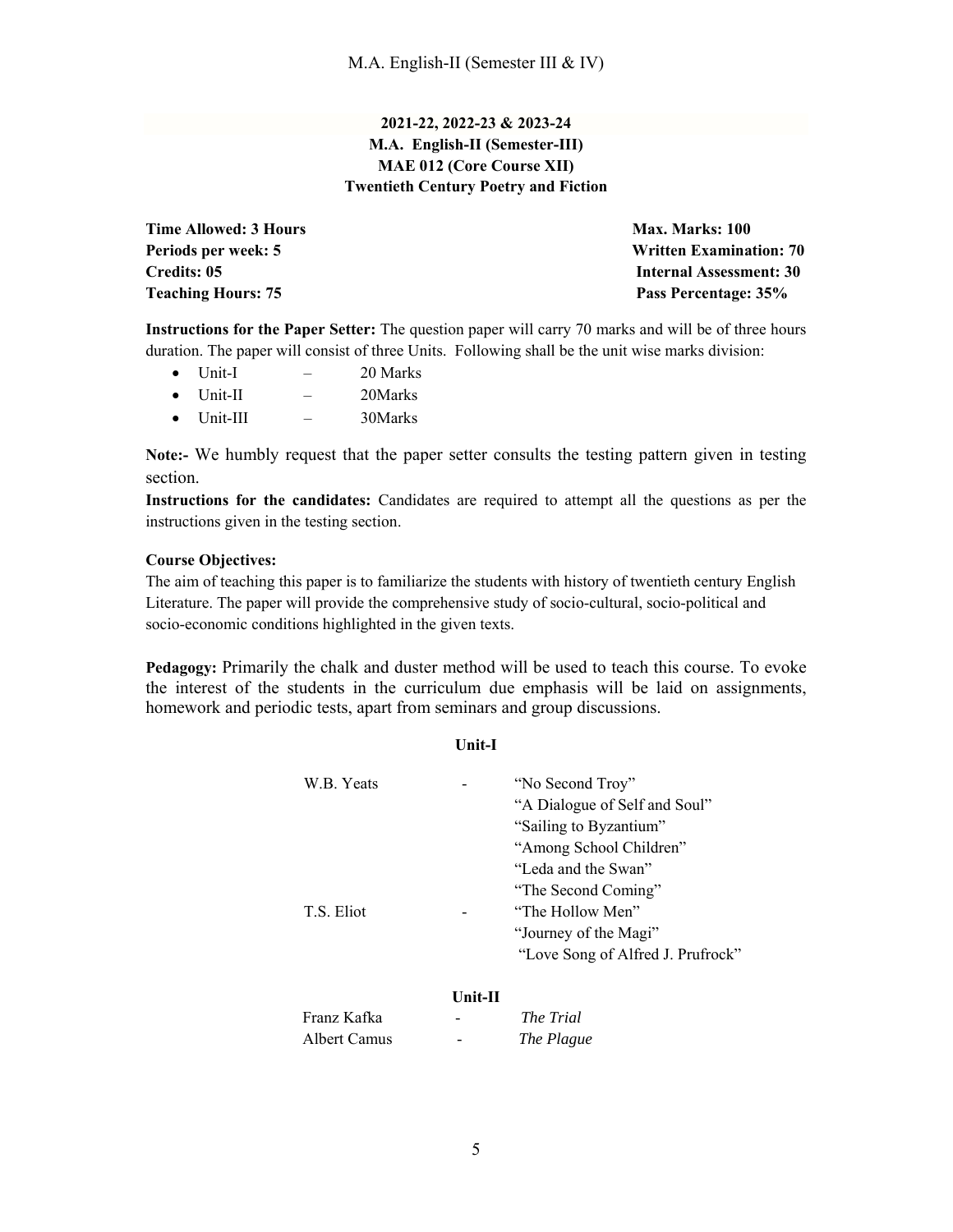## **Testing Unit-I**

- 1. The paper setter shall set one-essay-type question with internal alternative from the poems of W.B. Yeats prescribed in Unit-I. 10Marrks
- 2. The paper setter shall set one-essay type question with internal alternative from the poems of T.S. Eliot prescribed in Unit-I. 10 Marks

#### **Unit-II**

- 3. The paper setter shall set one-essay type question with internal alternative from the Franz Kafka's *The Trial* prescribed in Unit-II. 10 Marks
- 4. The paper setter shall set one-essay type question with internal alternative from Albert Camus' *The Plague* prescribed in Unit-II. 10 Marks

#### **Unit-III**

5. There shall be 10 short-answer type questions. All the questions are compulsory. This section will cover the entire syllabus (Unit-I &II). Each question will carry 3 marks.

10X3=30 Marks

## **Course Learning Outcomes:**

- 1. The students will be able to comprehend the variations in the form and content of fictional and poetical works.
- 2. The students will be able to appreciate and understand the paradigm shift in the field of poetry and fiction.
- 3. The students will be able to deduce the difference between the concepts of existentialism and utilitarianism.

## **Suggested Readings:**

## **W.B. Yeats**

Berryman, Charles. *W. B. Yeats: Design of Opposites: A Critical Study*. Exposition Press, 1967. Ross, David A. *Critical Companion to William Butler Yeats: A Literary Reference to His Life and Work.* Infobase Publishing, 2009.

Smith, Stan . *W.B. Yeats: A Critical Introduction*. Rowman & Littlefield, 1990.

#### **T.S. Eliot**

Brauhardt, Marcel. *Essay on Thomas Stearns Eliot "The Hollow Men*". GRIN Verlag, 2010 Chinitz, David E (Ed.). *A Companion to T. S. Eliot Blackwell Companions to Literature and Culture.*John Wiley & Sons, 2009.

Moody, A. David (Ed.). *The Cambridge Companion to T. S. Eliot. Cambridge Companions to Literature.* Cambridge University Press, 1994.

## **Franz Kafka**

| Angles, Flores and | Franz Kafka Today                      |
|--------------------|----------------------------------------|
| Charles, Neider    | The Frozen Sea: A Study of Franz Kafka |
| Roy, Pascal        | The German Novel                       |
| Emrich, Withelm    | Franz Kafka: A Study of his Writings   |

#### **Albert Camus**

| Luppe, R de | Albert Camus |
|-------------|--------------|
|             |              |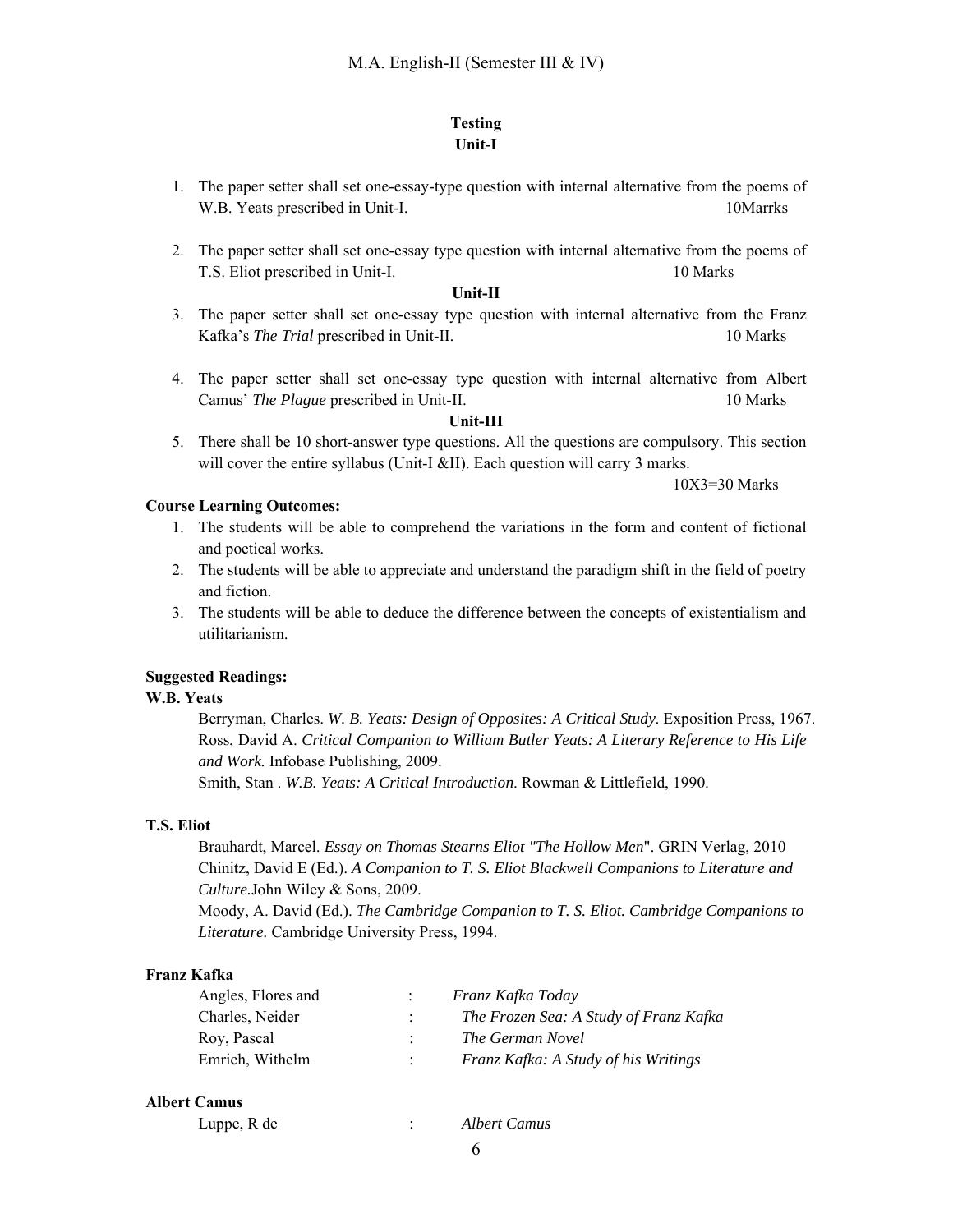| Thody, P.            | Albert Camus: A Study of His Work         |
|----------------------|-------------------------------------------|
| Hanna, T.            | The Thought and Art of Albert Camus       |
| Cruickshank, A.      | Albert Camus and the Literature of Revolt |
| Bree, Germaine (ed.) | Camus: A Collection of Critical Essays    |
|                      | (20th Century Views)                      |

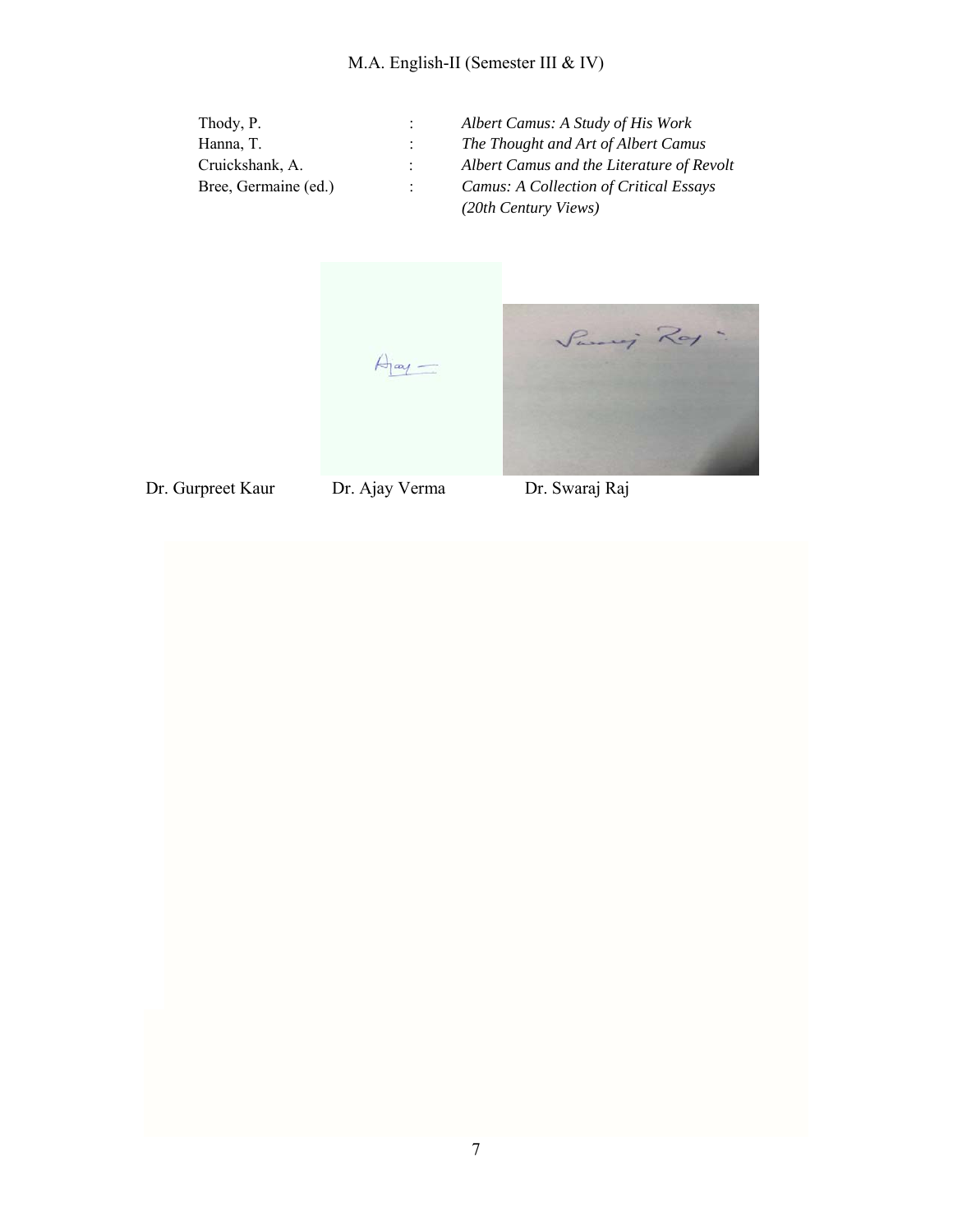**2021-22, 2022-23 & 2023-24 M.A. English-II (Semester-III) MAE 013 (Core Course XIII) Literature and Postcoloniality** 

**Time Allowed: 3 Hours Max. Marks: 100 Max. Marks: 100 Teaching Hours: 75 Pass Percentage: 35%** 

**Periods per week: 5 Written Examination: 70 Credits: 05 Internal Assessment: 30** 

**Instructions for the Paper Setter:** The question paper will carry 70 marks and will be of three hours duration. The paper will consist of three Units. Following shall be the unit wise marks division:

- $\bullet$  Unit-I  $-$  20 Marks
- $\bullet$  Unit-II  $-$  20Marks
- Unit-III 30Marks

**Note:-** We humbly request that the paper setter consults the testing pattern given in testing section.

**Instructions for the candidates:** Candidates are required to attempt all the questions as per the instructions given in the testing section.

## **Course Objectives:**

The objective of this paper is to instruct the students about the historical discourses of race and ethnicity. The texts included in the course will sensitise the students and provide them deep insights about colonial and postcolonial contexts of literature.

**Pedagogy:** Primarily the chalk and duster method will be used to teach this course. To evoke the interest of the students in the curriculum due emphasis will be laid on assignments, homework and periodic tests, apart from seminars and group discussions.

#### **Unit-I**

| Joseph Conrad | $\overline{\phantom{a}}$ | <b>Heart of Darkness</b>    |
|---------------|--------------------------|-----------------------------|
| J.M. Coetzee  | $\overline{\phantom{0}}$ | Life and Times of Michael K |

#### **Unit-II**

| Alice Walker  | $\sim$                   | The Color Purple                    |
|---------------|--------------------------|-------------------------------------|
| Derek Walcott | $\overline{\phantom{a}}$ | From The Arkansas Testament:        |
|               |                          | 'St. Lucia's First Communion'       |
|               |                          | 'Elsewhere'                         |
|               |                          | From Derek Walcott: Selected Poetry |
|               |                          | (Oxford: Heinemann, 1993):          |
|               |                          | 'Ruins of a Great House'            |
|               |                          | 'The Castaway'                      |
|               |                          | 'Far Cry from Africa'               |
|               |                          |                                     |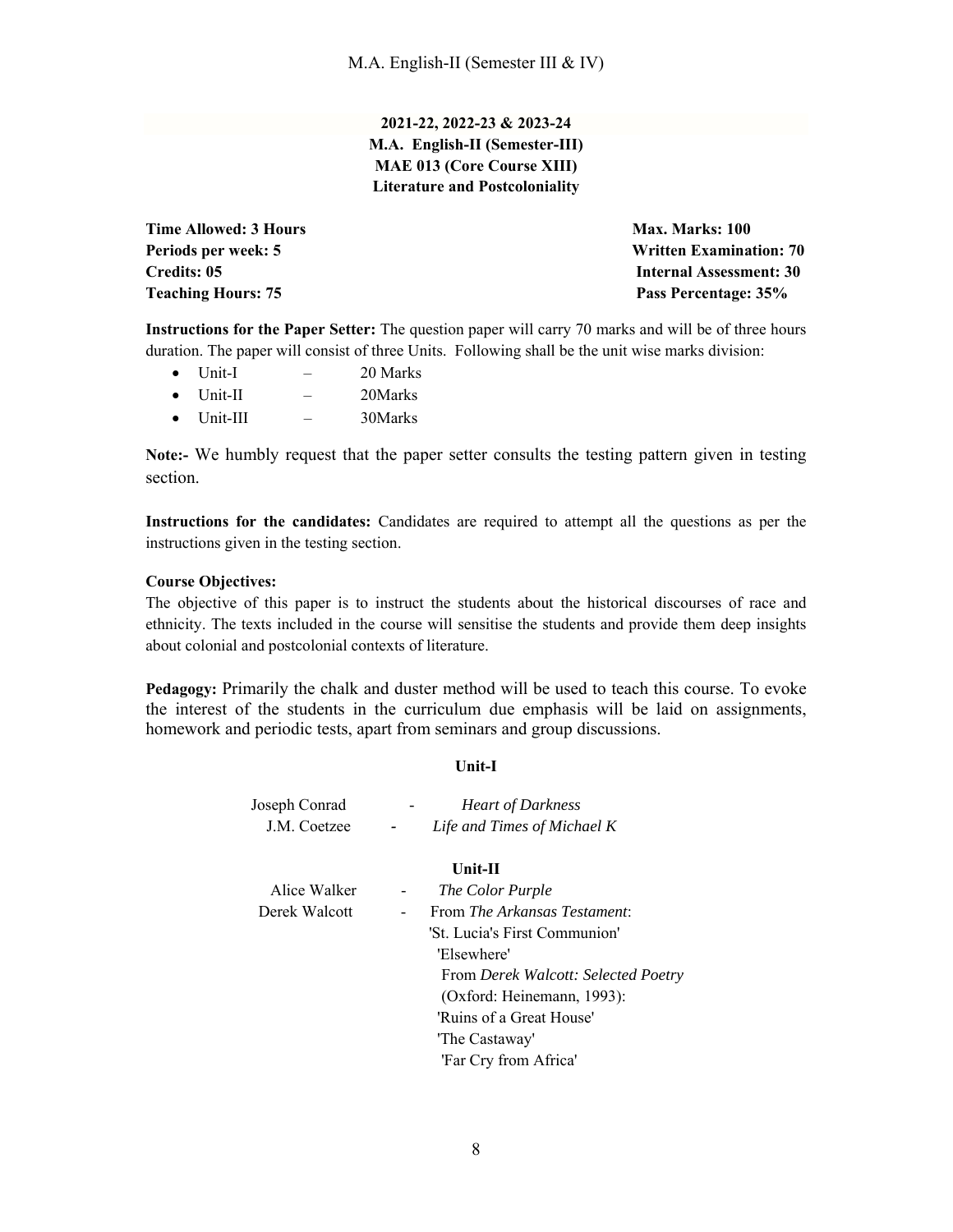## **Testing Unit-I**

- 1. The paper setter shall set one-essay-type question with internal alternative from Joseph Conrad's *Heart of Darkness* prescribed in Unit-I. 10Marks
- 2. The paper setter shall set one-essay type question with internal alternative from J.M. Coetzee*'s Life and Times of Michael K* prescribed in Unit-I. 10 Marks

#### **Unit-II**

- 3. The paper setter shall set one-essay type question with internal alternative from Alice Walker's *The Color Purple* prescribed in Unit-II. 10 Marks
- 4. The paper setter shall set one-essay type question with internal alternative from the poems of Derek Walcott prescribed in Unit-II. 10 Marks

#### **Unit-III**

5. There shall be 10 short-answer type questions. All the questions are compulsory. This section will cover the entire syllabus (Unit-I &II). Each question will carry 3 marks.

10X3=30 Marks

## **COURSE LEARNING OUTCOMES:**

- 1. Students will be able to interpret the texts in the light of colonial and postcolonial theories.
- 2. The impact of colonialism on the overall social structures will be learnt by the students.
- 3. The students will develop varied perspectives and approaches towards the texts.

## **Suggested Readings:**

| Peter Barry     | <i>Beginning Theory, 2005.</i>                      |
|-----------------|-----------------------------------------------------|
| Patricia Waugh  | Literary Theory and Criticism, Oxford, 2006.        |
| Pramod K. Nayar | Contemporary Literary and Cultural Theory, Pearson, |
| 2010.           |                                                     |

#### **Joseph Conrad**

| Frederick Karl        | A Reader's Guide to Joseph Conrad<br>$\ddot{\cdot}$   |  |
|-----------------------|-------------------------------------------------------|--|
| Christopher Cooper    | Conrad and the Human Dilemma<br>$\ddot{\cdot}$        |  |
| Robert Giddings (ed.) | Literature and Imperialism<br>$\ddot{\cdot}$          |  |
| Hulme, Peter          | Colonial Encounters: Europe and the<br>$\ddot{\cdot}$ |  |
|                       | Native Caribbean 1492-1797                            |  |
| Abdul Jan Mohammad:   | Manichean Aesthetics: The Politics of                 |  |
|                       | Literature in Colonial Africa                         |  |
| <b>Derek Walcott</b>  |                                                       |  |
| Ngugi Wa Thiong'O     | : Home Coming: Essays on Africa and                   |  |
|                       | Caribbean Literature, Culture and Politics            |  |
| <b>Edward Said</b>    | : Culture and Imperialism                             |  |
| Bruce King (ed.)      | : Caribbean Literature                                |  |
| William Walsh         | : A Manifold Voice: Studies in                        |  |
|                       | Commonwealth Literature                               |  |
| David Cook            | : African Literature: A Critical View                 |  |
|                       | $\Omega$                                              |  |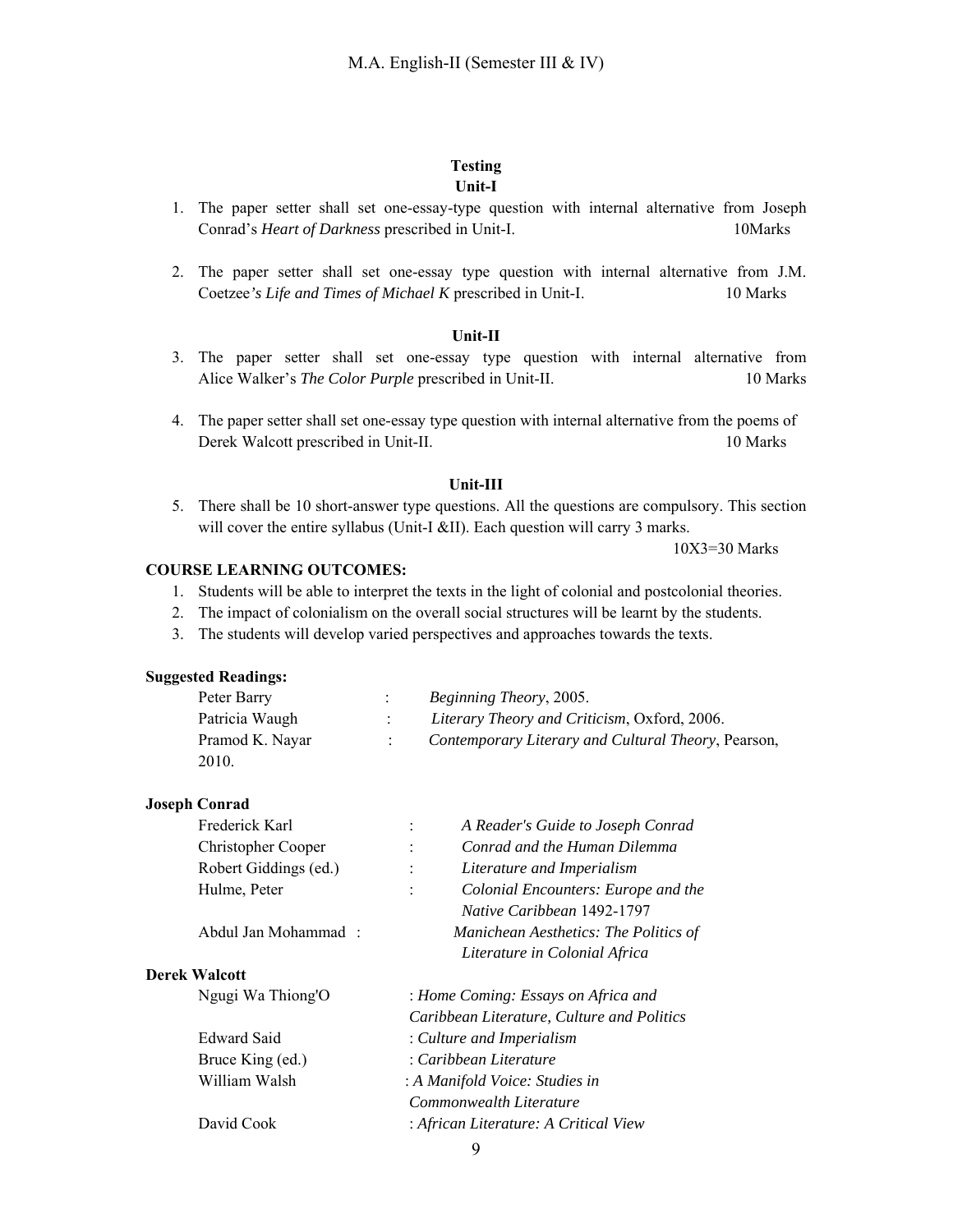# M.A. English-II (Semester III & IV)

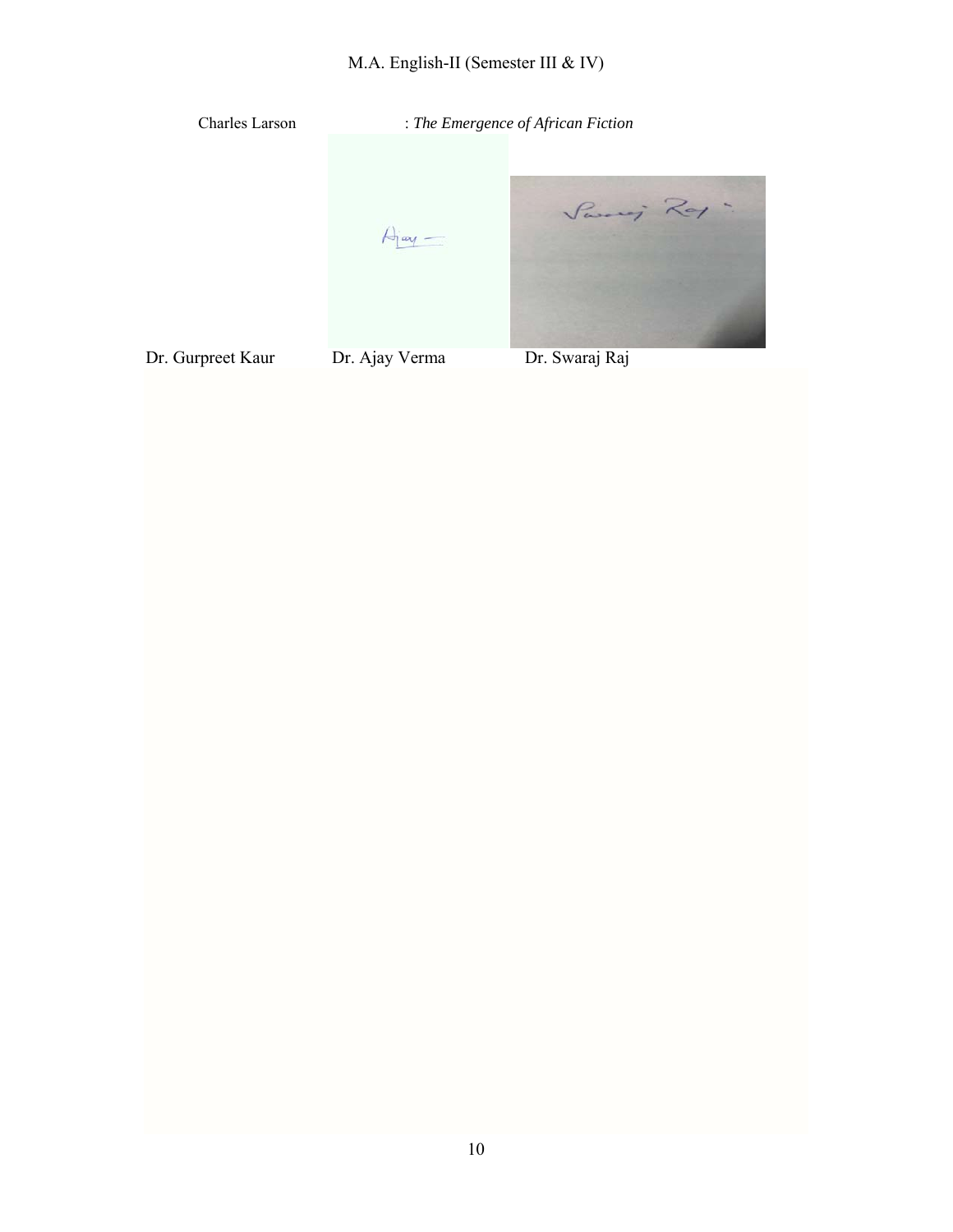## **2021-22, 2022-23 & 2023-24 M.A. English-II (Semester-III) MAE 014A [Elective Course XIV (i)] Literature and Gender**

**Teaching Hours: 75 Pass Percentage: 35%** 

**Time Allowed: 3 Hours Max. Marks: 100 Max. Marks: 100** Periods per week: 5 **Written Examination: 70 Credits: 05 Internal Assessment: 30** 

**Instructions for the Paper Setter:** The question paper will carry 70 marks and will be of three hours duration. The paper will consist of three Units. Following shall be the unit wise marks division:

- Unit-I 20 Marks
- Unit-II 20Marks
- $\bullet$  Unit-III  $-$  30Marks

**Note:-** We humbly request that the paper setter consults the testing pattern given in testing section.

**Instructions for the candidates:** Candidates are required to attempt all the questions as per the instructions given in the testing section.

#### **Course Objectives:**

The objective of the paper is to sensitise the students regarding gender issues. The study of this paper will inculcate the sense of gender equality among the students. The course will examine the similarities and differences among women within and across cultures and at different historical moments.

**Pedagogy:** Primarily the chalk and duster method will be used to teach this course. To evoke the interest of the students in the curriculum due emphasis will be laid on assignments, homework and periodic tests, apart from seminars and group discussions.

#### **Unit-I**

Margaret Atwood - *Surfacing* Shashi Deshpande - *That Long Silence* 

#### **Unit-II**

Virginia Woolf - *A Room of One's Own*  "Feminism" - an essay by Fiona Tolan from *An Oxford Guide to Literary Theory and Criticism* edited by Patricia Waugh

#### **Testing**

#### **Unit-I**

1. The paper setter shall set one-essay-type question with internal alternative from Margaret Atwood's *Surfacing* prescribed in Unit-I. 10Marks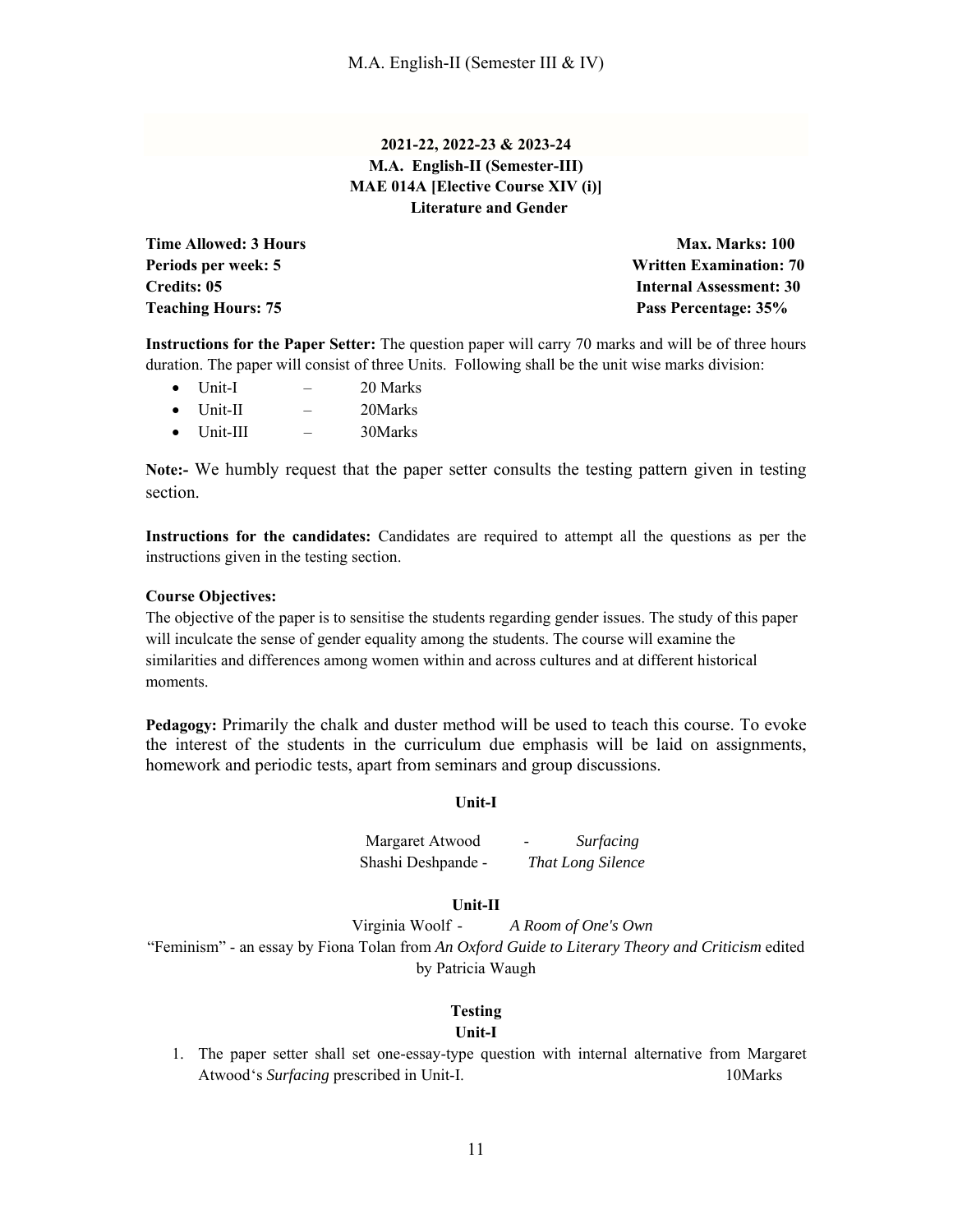2. The paper setter shall set one-essay type question with internal alternative from Shashi Deshpande's *That Long Silence* prescribed in Unit-I. 10 Marks

#### **Unit-II**

- 3. The paper setter shall set one-essay type question with internal alternative from Virginia Woolf's *A Room of One's Own* prescribed in Unit-II. 10 Marks
- 4. The paper setter shall set one-essay type question with internal alternative from Fiona Tolan's essay *Feminisim* prescribed in Unit-II. 10 Marks

#### **Unit-III**

5. There shall be 10 short-answer type questions. All the questions are compulsory. This section will cover the entire syllabus (Unit-I &II). Each question will carry 3 marks.

10X3=30 Marks

#### **Course Learning Outcomes:**

- 1. Students will be able to analyze literary texts through the perspectives of gender.
- 2. Identify some of main topics in women's literature in English that concern gender studies.
- 3. Detect myths and representations of womanhood and women's responses to those myths and representations and to other cultural impulses.

#### **Suggested Readings:**

| Freidan, Betty                 | $\ddot{\cdot}$ | The Feminine Mystique                |
|--------------------------------|----------------|--------------------------------------|
| Susan Griffin                  |                | Woman and Nature: The Roaring        |
|                                |                | <i>Inside Her</i>                    |
| Freedman, Jane                 | $\ddot{\cdot}$ | Feminism                             |
| Lola Chatterjee Ed.            |                | Woman Image Text                     |
| Adrienne Rich                  |                | Of Woman Born                        |
| Maggie Humm:                   |                | <b>Feminist Criticism</b>            |
| Judith Evans                   |                | <b>Feminist Theory Today</b>         |
| Maggie Fuller                  | $\ddot{\cdot}$ | Woman in the Nineteenth Century      |
| Sandra Gilbert and Susan Gubar |                | Mad Woman in the Attic               |
| Jasbir Jain, ed.               | $\ddot{\cdot}$ | Women's Writing                      |
| IqbalKaur, ed.                 |                | Kate Chopin's The Awakening:         |
|                                |                | Critical Essays.                     |
| Landry, Donna                  | $\ddot{\cdot}$ | The Spivak Reader                    |
| Roseann, P. Bell               |                | <b>Study Blacke Bridges</b>          |
| Nan Baian Maglin               | $\ddot{\cdot}$ | The Literature of Matrilineage       |
| Hari Prasanna                  |                | Image of Woman in Shashi Deshpande's |
|                                |                | <i>Fiction: A Study</i>              |

#### **Virginia Woolf**

Briggs, Julia. *Reading Virginia Woolf.* Edinburgh University Press, 2006.

Goldman, Jane. *The Cambridge Introduction to Virginia Woolf.* Cambridge University Press, 2006. DiBattista, Maria*. Imagining Virginia Woolf: An Experiment in Critical Biography*. Princeton University Press, 2009.

Bryony Randall, Jane Goldman. *Virginia Woolf in Context*. Cambridge University Press, 2012. Rosenman, Ellen Bayuk *A Room of One's Own: Women Writers and the Politics of Creativity*. Twayne Publishers, 1995.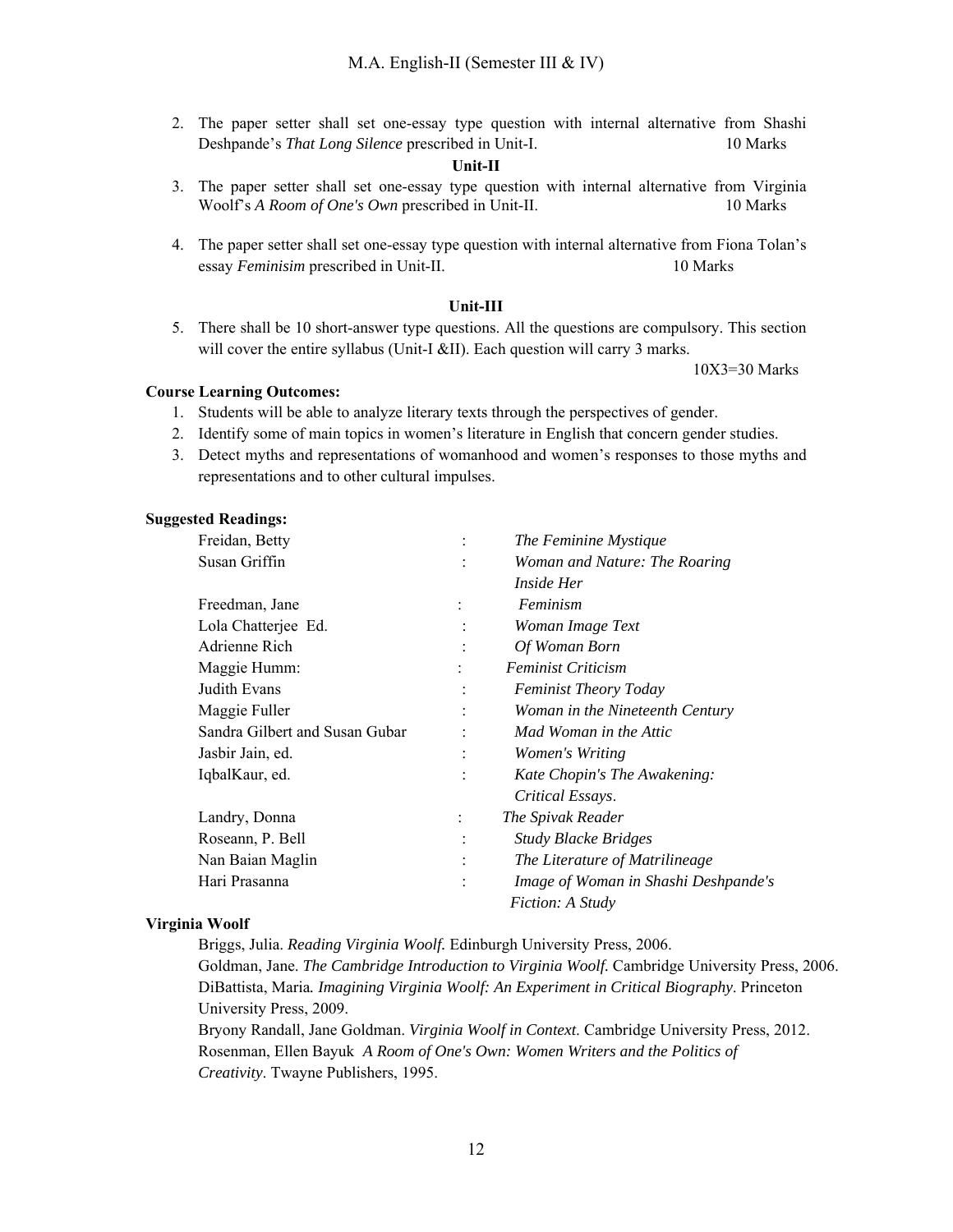# M.A. English-II (Semester III & IV)

| <b>Shashi Deshpande</b> |                |                                                  |
|-------------------------|----------------|--------------------------------------------------|
| Atrey, Mukta and        | $\ddot{\cdot}$ | Shashi Deshpande: A Feminist Study               |
| Kirpal Viney            |                | of Her Fiction                                   |
| Dhawan, R.K.            |                | Indian Women Novelists                           |
| Pathak, R.S.            | $\vdots$       | The Fiction of Shashi Deshpande                  |
| Rajeshwar, M.           | $\vdots$       | Indian Women Novelists and Psychoanalysis        |
| Roy, Anuradha           | $\ddot{\cdot}$ | Patterns of Feminist Consciousness in            |
|                         |                | Indian Women Writers                             |
| Patricia Waugh          |                | An Oxford Guide to Literary Theory and Criticism |

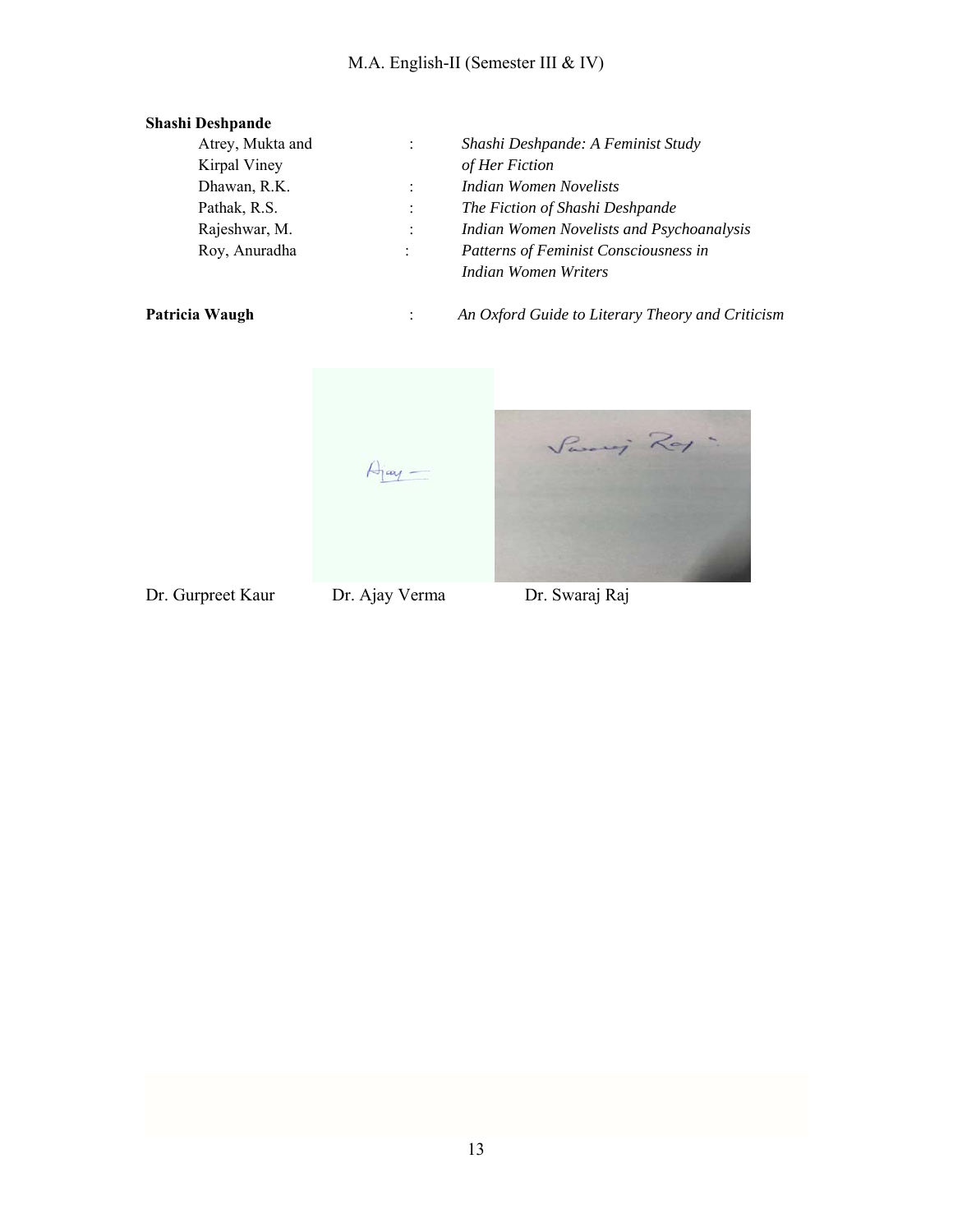## **2021-22, 2022-23 & 2023-24 M.A. English-II (Semester-III) MAE 014B [Elective Course XIV (ii)] Creative Writing**

**Time Allowed: 3 Hours Max. Marks: 100 Teaching Hours: 75 Pass Percentage: 35%** 

**Periods per week: 5 Written Examination: 70 Credits: 05 Internal Assessment: 30** 

## **Instructions for the Paper-Setter:**

UNIT-I shall have two questions (of a theoretical/semi-theoretical nature) with internal alternatives from the prescribed texts. These questions shall carry  $10+10=20$  marks.

UNIT-II shall have two questions with internal alternatives. The paper-setter shall, giving **specific** instructions/problem(s)/challenge(s), ask the candidate to demonstrate her/his creative writing abilities by producing one original piece of fiction and another of non-fiction. Each piece shall be of 800 words. The two questions shall carry  $10+10=20$  marks.

UNIT-III, covering the prescribed texts, shall be of 30 marks. It shall comprise ten short-answer questions: of these, **six** questions shall be based on the prescribed Chapter 19 of *The Oxford Essential Guide to Writing* by Thomas S. Kane; the remaining **four** shall be based on the terms, concepts, genres and practices discussed in the chapters prescribed from the other three books. Each question is expected to be answered in about 80-100 words and shall carry 3 marks.

#### **Instructions for the Candidates:**

UNIT-I shall have two questions (of a theoretical/semi-theoretical nature) with internal alternatives from the prescribed texts. These questions shall carry  $10+10=20$  marks.

UNIT-II shall have two questions with internal alternatives. The paper-setter shall, giving **specific** instructions/problem(s)/challenge(s), ask the candidate to demonstrate her/his creative writing abilities by producing one original piece of fiction and another of non-fiction. Each piece shall be of 800 words. The two questions shall carry  $10+10=20$  marks.

UNIT-III, covering the prescribed texts, shall be of 30 marks. It shall comprise ten short-answer questions: of these, **six** questions shall be based on the prescribed Chapter 19 of *The Oxford Essential Guide to Writing* by Thomas S. Kane; the remaining **four** shall be based on the terms, concepts, genres and practices discussed in the chapters prescribed from the other three books. Each question is expected to be answered in about 80-100 words and shall carry 3 marks.

#### **Course Objectives:**

The paper aims at honing the creative skills among the students. The study of this paper will help the students in recognizing the requirements for creative writing. The course will enhance the imaginative and technical knowledge of the students.

**Pedagogy:** Primarily the chalk and duster method will be used to teach this course. To evoke the interest of the students in the curriculum due emphasis will be laid on assignments, homework and periodic tests, apart from seminars and group discussions.

#### **Unit-I**

## **Prescribed Texts:**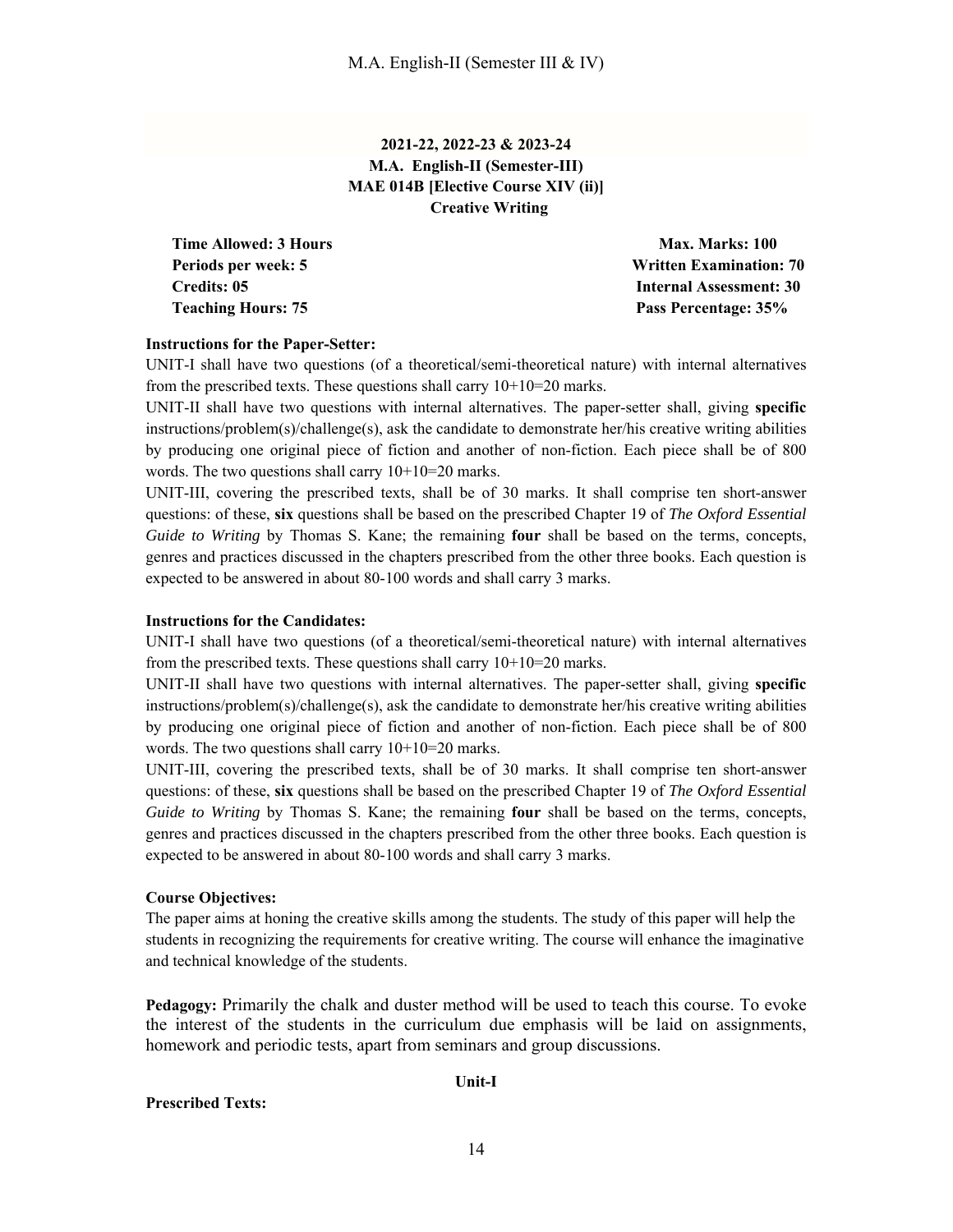- 1. *The Cambridge Introduction to Creative Writing* by David Morley (2007). Chapters 4, 5, 6 & 7 are prescribed.
- 2. *On Writing Well* by William Zinsser (2006;1976). Chapter 12 ("Writing about People: The Interview") and Chapter 13 (Writing about Places: The Travel Article"), both from Part III : Forms, are prescribed.
- 3. *About Writing: Seven Essays, Four letters, & Five Interviews* by Samuel R. Delany. (2005). The following two essays, both from Part I, are prescribed: "Thickening the Plot" and "Character".
- 4. *The Oxford Essential Guide to Writing by* Thomas S. Kane (Berkley Edition, 2000). Chapter 19 ("Sentence Styles") from Part IV is prescribed.

## **Unit-II**

- l. Writing an original piece of fiction in 800 words.
- ll. Writing an original piece of non-fiction in 800 words.

## **Unit-III**

As mentioned in the instructions for the paper-setter above.

## **Course Learning Outcomes:**

- 1. The writing skills of the students will develop.
- 2. Students will demonstrate an ability to revise and edit for content, grammatical and stylistic clarity.
- 3. The imaginative faculty of the students will develop that will open up new avenues for them.

#### **Suggested Readings:**

| Amanda Boulter               |                | Writing Fiction: Creative and Critical      |
|------------------------------|----------------|---------------------------------------------|
| Approaches                   |                |                                             |
| brevitymag.com/              | $\ddot{\cdot}$ | Brevity: A Journal of Concise               |
| David Morley & Philip Neisen | ٠              | The Cambridge Companion to Creative Writing |
| E.M. Forster                 |                | Aspects of the Novel                        |
| Ezra Pound                   |                | ABC of Reading                              |
| Graeme Harper                | :              | A Companion to Creative Writing             |
| Graeme Harper                |                | <b>Teaching Creative Writing</b>            |
| Ernest Hemingway             | $\ddot{\cdot}$ | On Writing                                  |
| Jeri Kroll, Graeme Harper    |                | Research Methods in Creative Writing        |
| Meenakshi Sharma, ed.        | ٠              | The Wordsmiths                              |
| <b>Francine Prose</b>        | $\bullet$      | Reading Like a Writer                       |
| The Paris Review             |                | The Art of Fiction Interviews               |
| Stephen King                 |                | On Writing                                  |
| Steven Earnshaw              |                | The Handbook of Creative Writing            |
|                              |                |                                             |

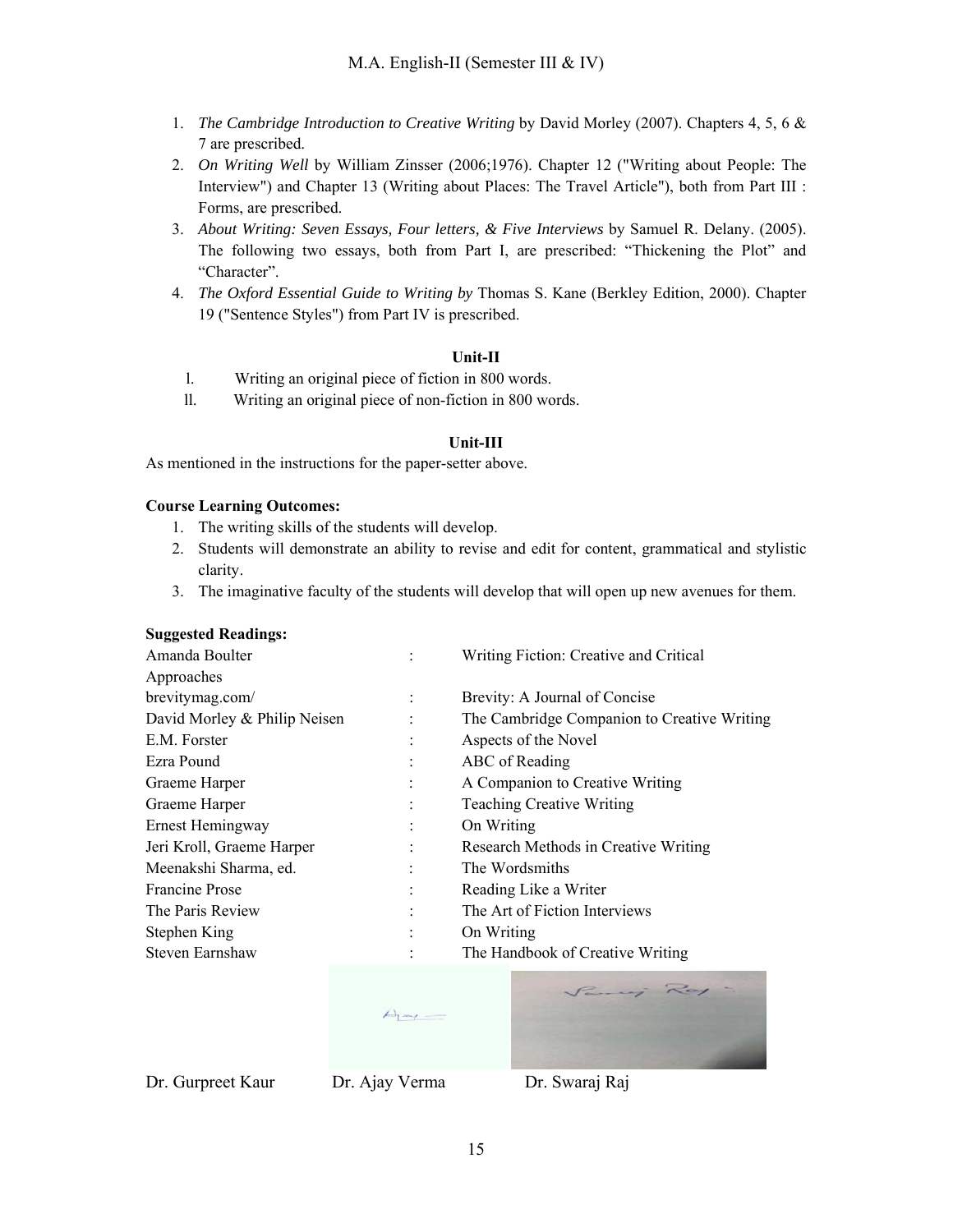## **2021-22, 2022-23 & 2023-24 M.A. English-II (Semester-III) MAE 014C [Elective Course XIV (iii)] Modern Indian Literature in Translation**

| <b>Time Allowed: 3 Hours</b> | <b>Max. Marks: 100</b>         |
|------------------------------|--------------------------------|
| Periods per week: 5          | <b>Written Examination: 70</b> |
| Credits: 05                  | <b>Internal Assessment: 30</b> |
| <b>Teaching Hours: 75</b>    | Pass Percentage: 35%           |

**Instructions for the Paper Setter:** The question paper will carry 70 marks and will be of three hours duration. The paper will consist of three Units. Following shall be the unit wise marks division:

- Unit-I 20 Marks
- Unit-II 20Marks
- Unit-III 30Marks

**Note:-** We humbly request that the paper setter consults the testing pattern given in testing section.

**Instructions for the candidates:** Candidates are required to attempt all the questions as per the instructions given in the testing section.

## **Course Objectives:**

This course will introduce the works of some of the significant Indian writers which are available in English translation. The study of this paper will create an awareness of sub cultural variations in translated works.

**Pedagogy:** Primarily the chalk and duster method will be used to teach this course. To evoke the interest of the students in the curriculum due emphasis will be laid on assignments, homework and periodic tests, apart from seminars and group discussions.

## **Unit-I**

Girish Karnad - *Tughlaq* Mahasweta Devi - *Draupadi*

#### **Unit-II**

 Gurdial Singh - *Marhi Da Deeva* IntezarHussain - *Basti*

# **Testing**

- **Unit-I**
- 6. The paper setter shall set one-essay-type question with internal alternative from Girish Karnad's *Tughlaq* prescribed in Unit-I. 10Marks
- 7. The paper setter shall set one-essay type question with internal alternative from Mahasweta Devi's *Draupadi* prescribed in Unit-I. 10 Marks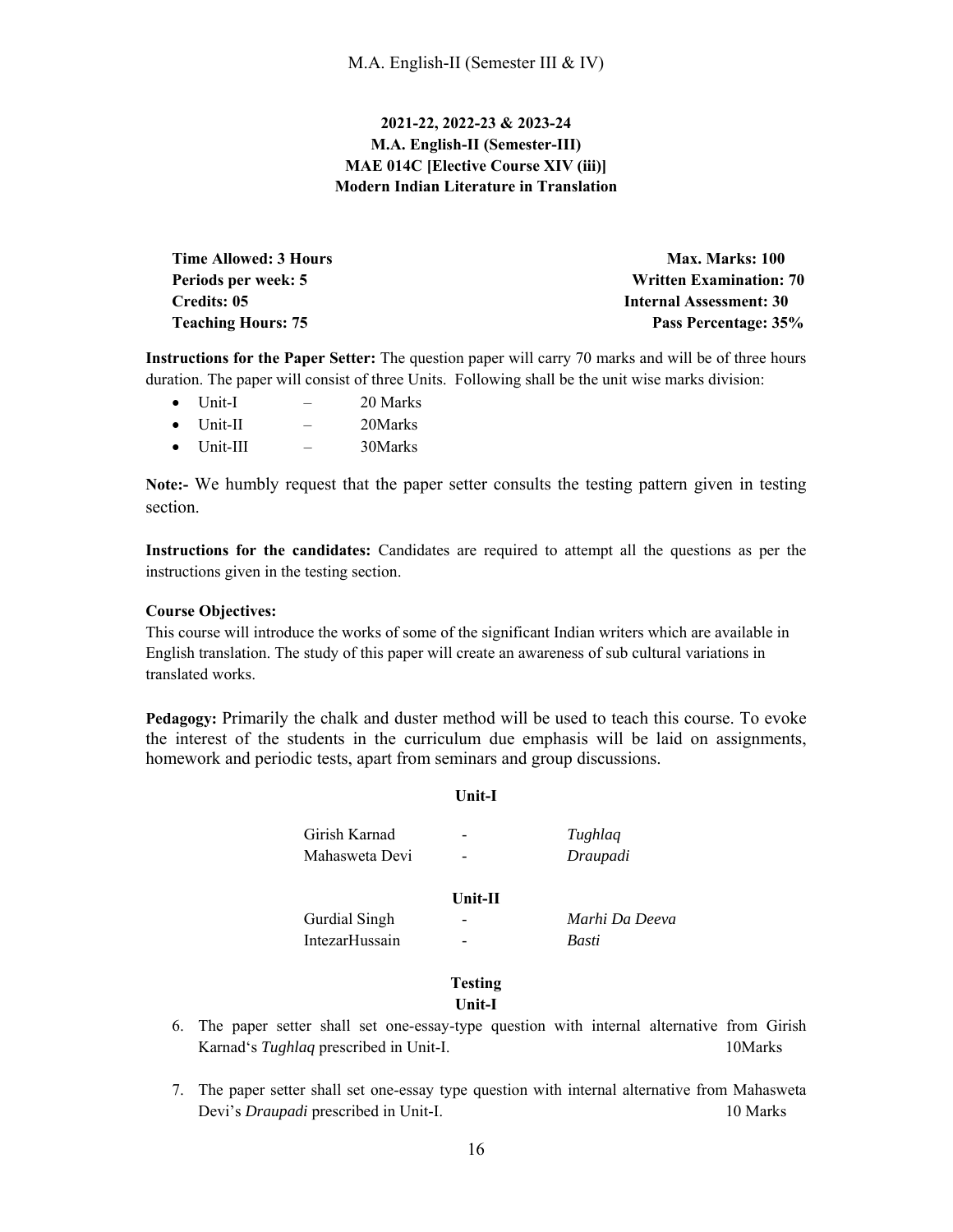#### **Unit-II**

- 8. The paper setter shall set one-essay type question with internal alternative from Gurdial Singh's *Marhi Da Deeva* prescribed in Unit-II. 10 Marks
- 9. The paper setter shall set one-essay type question with internal alternative from Intezar Hussain's *Basti* prescribed in Unit-II. 10 Marks

#### **Unit-III**

10. There shall be 10 short-answer type questions. All the questions are compulsory. This section will cover the entire syllabus (Unit-I &II). Each question will carry 3 marks.

10X3=30 Marks

## **Course Learning Outcomes:**

- 1. Students will get acquainted with modern Indian writers.
- 2. Students will get an exposure to the major authors, texts and contexts.
- 3. Develop a broader knowledge of human ideas, beliefs, and social values through the study of the prescribed texts.
- 4. Develop a comparative perspective to study the texts.
- 5. Students will be able to critically respond to Indian texts.

## **Suggested Readings:**

#### **Girish Karnad**

Jaydipsinh Dodiya: *The plays of Girish Karnad: Critical perspectives*  Nand Kumar: *Indian English Drama: A Study in Myths*  P. Gopichand : *Indian Drama in English: A Kaleidoscopic View* Punam Pandey : *The Plays of Girish Karnad: A Study in Existentialism* Naikar, Basavaraj (Ed.). *Indian English Literature*. Atlantic Publishers&Dist,2007 Dodiya, Jaydipsinh*. The plays of Girish Karnad*: *Critical Perspectives.* Series on Indian Drama*.*Prestige*,* 1999.

#### **Mahasweta Devi**

Mishra, Pallavi. *Mahasweta Devi's Literary Canvas: A Critical Reading*. Authors press, 2017.

Sen, Nandini. Ed. *Mahasweta Devi: Critical Perspectives*. Pencraft International, 2011. Sen, Nivedita and N. Yadav. *Mahasweta Devi: An Anthology of Recent Criticism*. Pencraft International, 2008.

Bhowal, Sanatan. *The Subaltern Speaks: Truth and Ethics in Mahasweta Devi's Fiction on Tribals*. Orient Blackswan private Limited, 2016.

#### **Gurdial Singh**

AmareshDatta: *Encyclopaedia of Indian Literature*, Volume 2 Jeremy Munday: *Introducing Translation Studies: Theories and Applications*  Nagendra: *Indian Literature*

#### **IntezarHussain**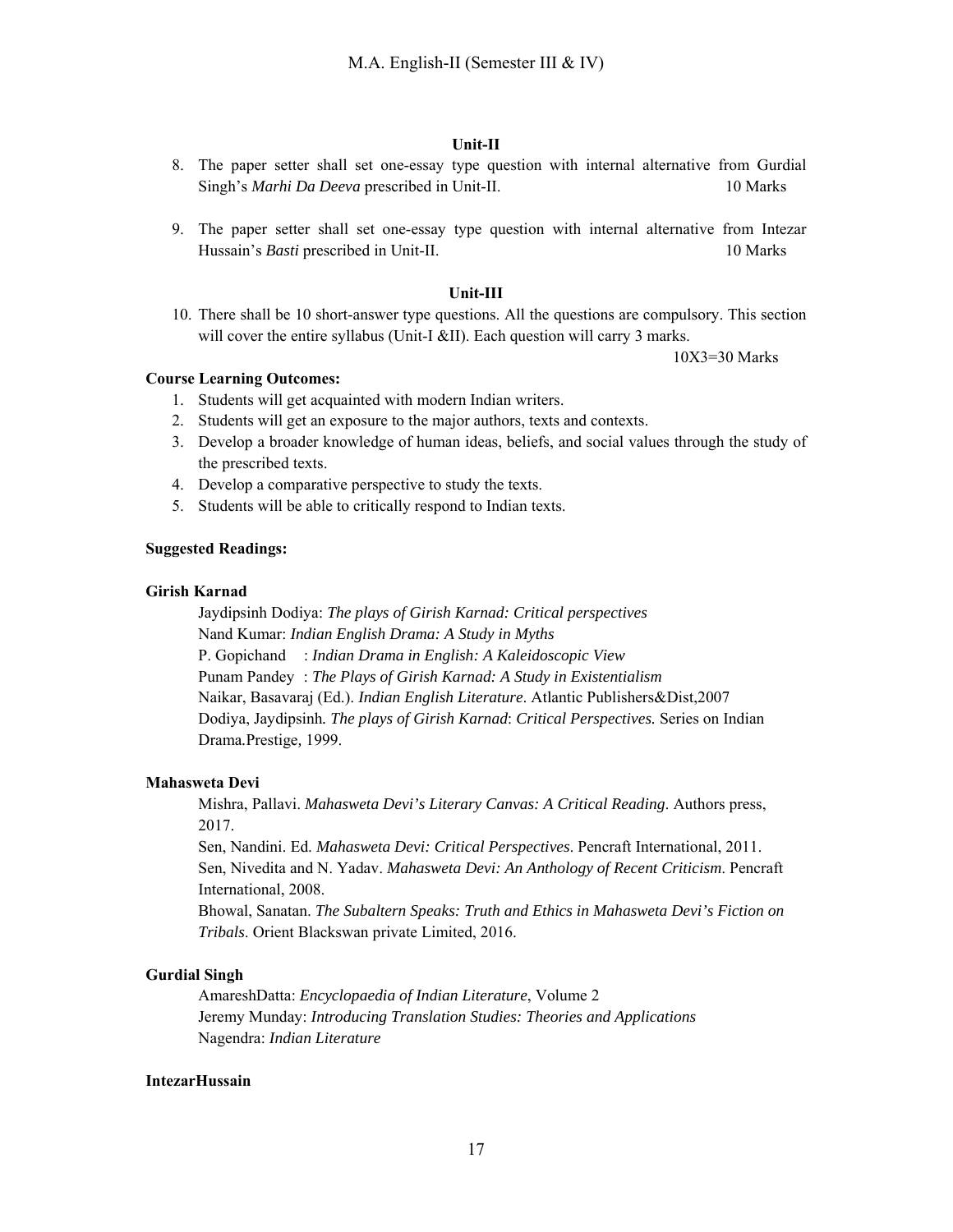M.A. English-II (Semester III & IV)

Muhammad Shoaib Pervez: *Security Community in South Asia: India-Pakistan*  Tarun K. Saint: *Witnessing Partition: Memory, History, Fiction* 

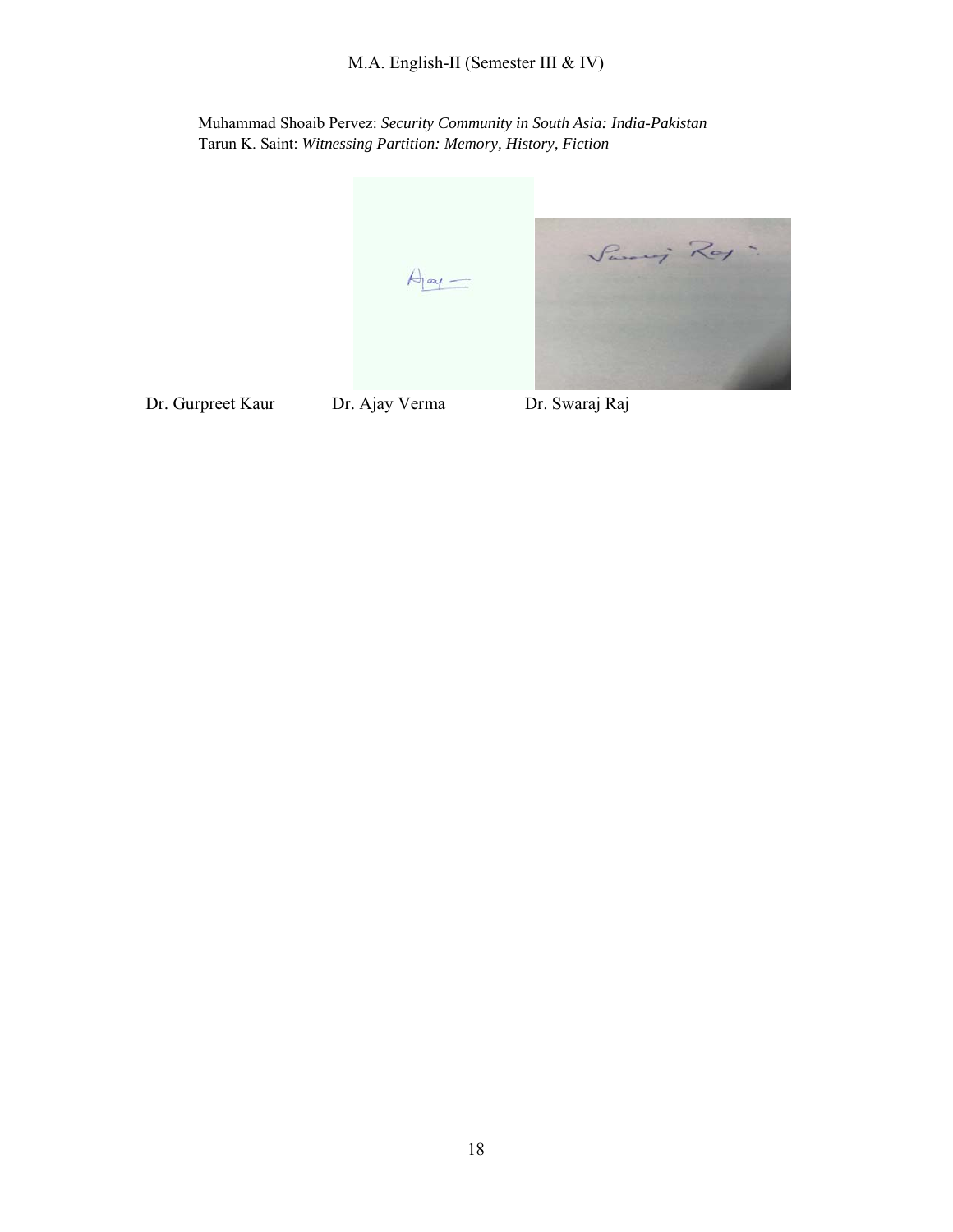## **2021-22, 2022-23 & 2023-24 M.A. English-II (Semester-III) MAE 015 (Seminar)**

**Max. Marks: 50 Credits: 03 Teaching Hours: 45** 

**Note:** The evaluation will be done by internal examiner. **Instructions for the Paper Setter:** 

The evaluator shall give the marks according to the following criteria:

- Assignment (content and language) : 20 marks
- Presentation (confidence, delivery, eye contact) : 30 marks

#### **Instructions for the Candidates:**

The syllabus for the seminar is given in the section **'Topics to be Studied'**. The candidates are required to select any five topics out of given ten. The candidates are required to prepare assignments and give presentations on the selected topics.

#### **Course Objectives:**

The objective of the seminar is to boost the confidence of the students through paper presentations and course related critical discussions. This course mainly aims at improving the writing and speaking skills of the students. Besides, critical thinking and argumentative approach will also be developed.

#### **Pedagogy:**

To evoke the interest of the students and to achieve the objective of the course much emphasis will be laid on practical work (assignments and presentations).Lecture methodology along with visual aids will be used to teach this course.

#### **Topics to be Studied**

- 1. Theme of homeland and exile in Khaled Hosseini's *The Kite Runner*.
- 2. Theme of postcoloniality in *Life and Times of Michael K*
- 2. Theme of postcoloniality in  $L_i$ <br>3. Themes in T.S Eliot's Poetry.
- 4. Imperialism in Joseph Conrad's *Heart of Darkness*.
- 5. The female identity in Margaret Atwood's *Surfacing*.
- 6. Mahasweta Devi's *Draupadi* as a feminist text.
- 7. Girish Karnad's *Tughlaq* as a historical play.
- 8. Women and Writing in Virginia Woolf's "A Room of One's Own."
- 9. Themes in Derek Walcott's poetry.
- 10. Thematic concerns of Albert Camus' *The Plague*.

#### **Course Learning Outcomes:**

- 1. Research aptitude of students will improve.
- 2. Students will inculcate the presentation skills along with public speaking skills.
- 3. Argumentative approach will also develop among the students.



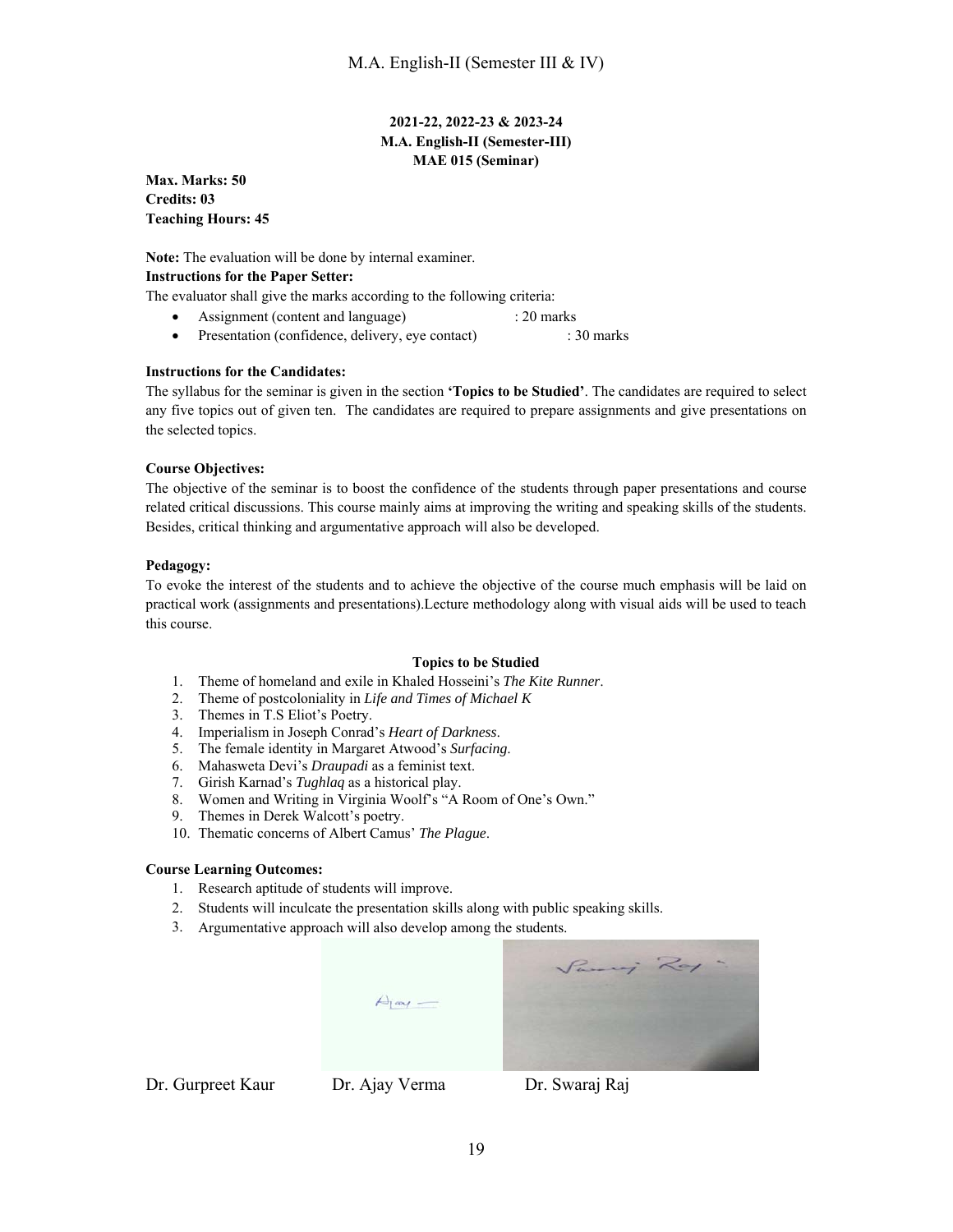## **SEMESTER IV**

**2021-22, 2022-23 & 2023-24 M.A. English-II (Semester-IV) MAE 016 (Core Course XVI) Literary and Cultural Theory** 

**Time Allowed: 3 Hours Max. Marks: 100 Max. Marks: 100 Periods per week: 5 Written Examination: 70 Credits: 05 Internal Assessment: 30 Teaching Hours: 75 Pass Percentage: 35%** 

**Instructions for the Paper Setter:** The question paper will carry 70 marks and will be of three hours duration. The paper will consist of three Units. Following shall be the unit wise marks division:

- $\bullet$  Unit-I  $-$  20 Marks • Unit-II – 20 Marks
- $\bullet$  Unit-III  $-$  30Marks
- 

**Note:-** We humbly request that the paper setter consults the testing pattern given in testing section.

**Instructions for the candidates:** Candidates are required to attempt all the questions as per the instructions given in the testing section.

#### **Course Objectives:**

The course aims at enhancing the critical thinking of the students through the study of literary and cultural theory. Through this course the students will explore varied layers of cultural interpretations of literary texts. The paper will make the students understand the deep connection between literary works and capital markets.

**Pedagogy:** Primarily the chalk and duster method will be used to teach this course. To evoke the interest of the students in the curriculum due emphasis will be laid on assignments, homework and periodic tests, apart from seminars and group discussions.

|                   | Unit-I                   |                                           |
|-------------------|--------------------------|-------------------------------------------|
| Roland Barthes    | -                        | "From Work to Text"                       |
| Benedict Anderson |                          | "The Origins of National Consciousness"   |
|                   |                          | (From <i>Imagined Communities</i> )       |
|                   | $Unit-II$                |                                           |
| Elaine Showalter  | $\overline{\phantom{a}}$ | "Feminist Criticism in the Wilderness"    |
| Frederic Jameson  | $\overline{a}$           | "Postmodernism or, the Cultural Logic     |
|                   |                          | of Late Capitalism" (From Postmodernism   |
|                   |                          | or The Cultural Logic of Late Capitalism) |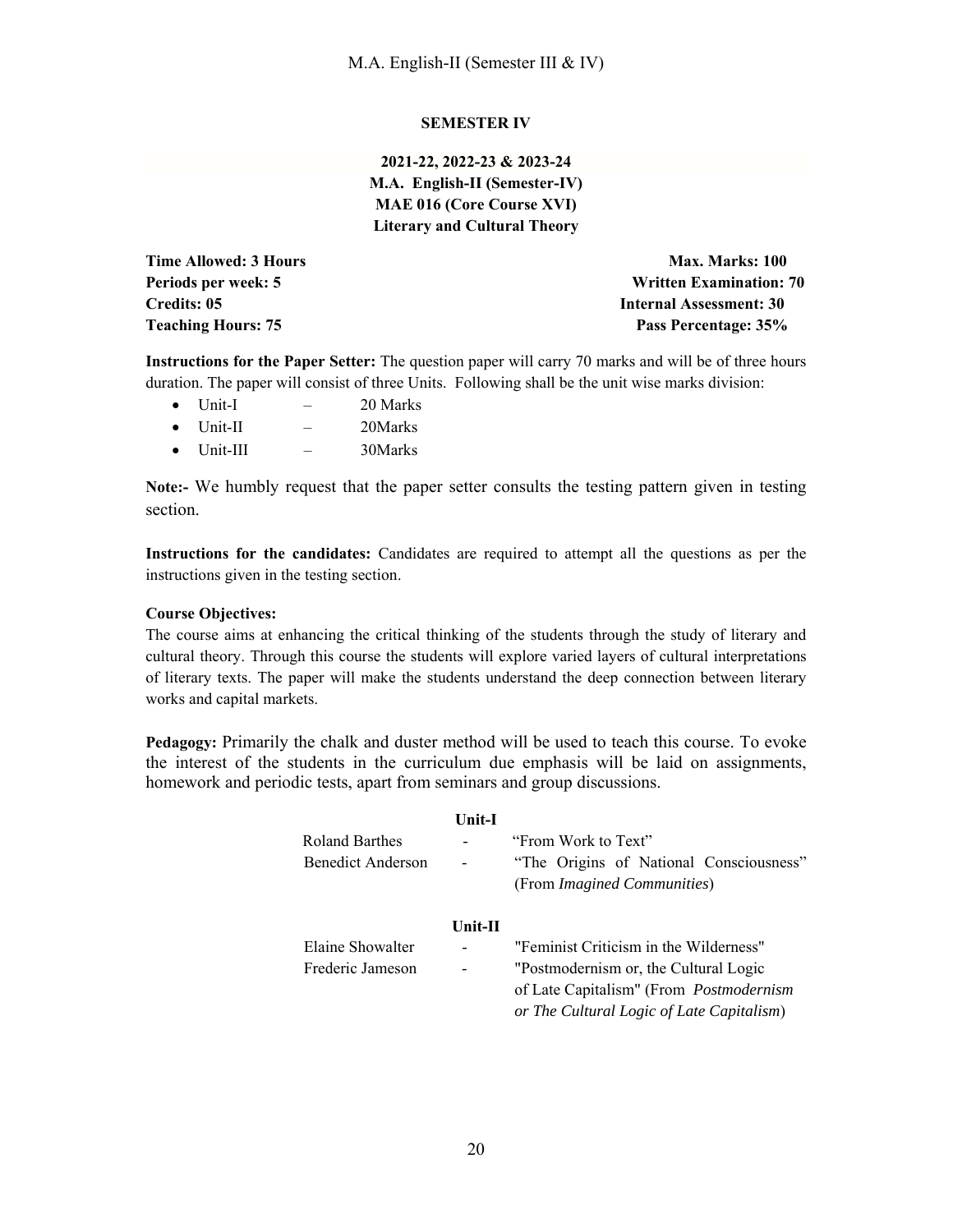#### **Testing Unit-I**

- 1. The paper setter shall set one-essay-type question with internal alternative from Roland Barthes *From Work to Text* prescribed in Unit-I. 10Marks
- 2. The paper setter shall set one-essay type question with internal alternative from Benedict Anderson's *The Origins of National Consciousness* prescribed in Unit-I. 10 Marks

#### **Unit-II**

- 3. The paper setter shall set one-essay type question with internal alternative from Elaine Showalter's *Feminist Criticism in the Wilderness* prescribed in Unit-II. 10 Marks
- 4. The paper setter shall set one-essay type question with internal alternative from Frederic Jameson's *Postmodernism or, the Cultural Logic of Late Capitalism* prescribed in Unit-II.

10 Marks

#### **Unit-III**

5. There shall be 10 short-answer type questions. All the questions are compulsory. This section will cover the entire syllabus (Unit-I &II). Each question will carry 3 marks.

10X3=30 Marks

#### **Course Learning Outcomes:**

- 1. Students will get acquainted with the principal literary theories.
- 2. Students will get familiarized with recent critical trends like structuralism, feminism, postmodernism and post-colonialism.
- 3. Students will be able to compare and contrast the unique qualities of the authors under consideration.

#### **Suggested Readings:**

#### **Roland Barthes**

| Graham Allen                                   | <b>Roland Barthes</b>                               |                |                                                   |
|------------------------------------------------|-----------------------------------------------------|----------------|---------------------------------------------------|
| Jay Clayton, Eric Rothstein                    | : Influence and Intertextuality in Literary History |                |                                                   |
| Michael Moriarty                               |                                                     |                | <b>Roland Barthes</b>                             |
| Jay Clayton, Eric Rothstein                    |                                                     |                |                                                   |
| Patrizia Lombardo                              | $\ddot{\phantom{0}}$                                |                | The Three Paradoxes of Roland Barthes             |
| Seán Burke                                     |                                                     |                | The Death and Return of the Author: Criticism and |
| Subjectivity in Barthes, Foucault and Derrida  |                                                     |                |                                                   |
| Stephen Barker, (ed.)                          | $\ddot{\phantom{a}}$                                |                | Signs of Change: Premodern - Modern -             |
|                                                |                                                     |                | Postmodern                                        |
| <b>Benedict Anderson</b>                       |                                                     |                |                                                   |
| Athena S. Leoussi                              |                                                     | $\ddot{\cdot}$ | <i>Encyclopaedia of Nationalism</i>               |
| Benedict Anderson                              |                                                     | $\ddot{\cdot}$ | Imagined Communities: Reflections on the          |
|                                                |                                                     |                | Origin and Spread of Nationalism                  |
| Bill Ashcroft, Gareth Griffiths, Helen Tiffin: |                                                     |                | <i>The Post-colonial Studies Reader</i>           |
| Paul Gillen, Devleena Ghosh                    |                                                     | $\ddot{\cdot}$ | Colonialism & Modernity                           |
| Pheng Cheah, Jonathan Culler                   |                                                     | ٠              | Grounds of Comparison: Around the                 |
| Work of Benedict Anderson                      |                                                     |                |                                                   |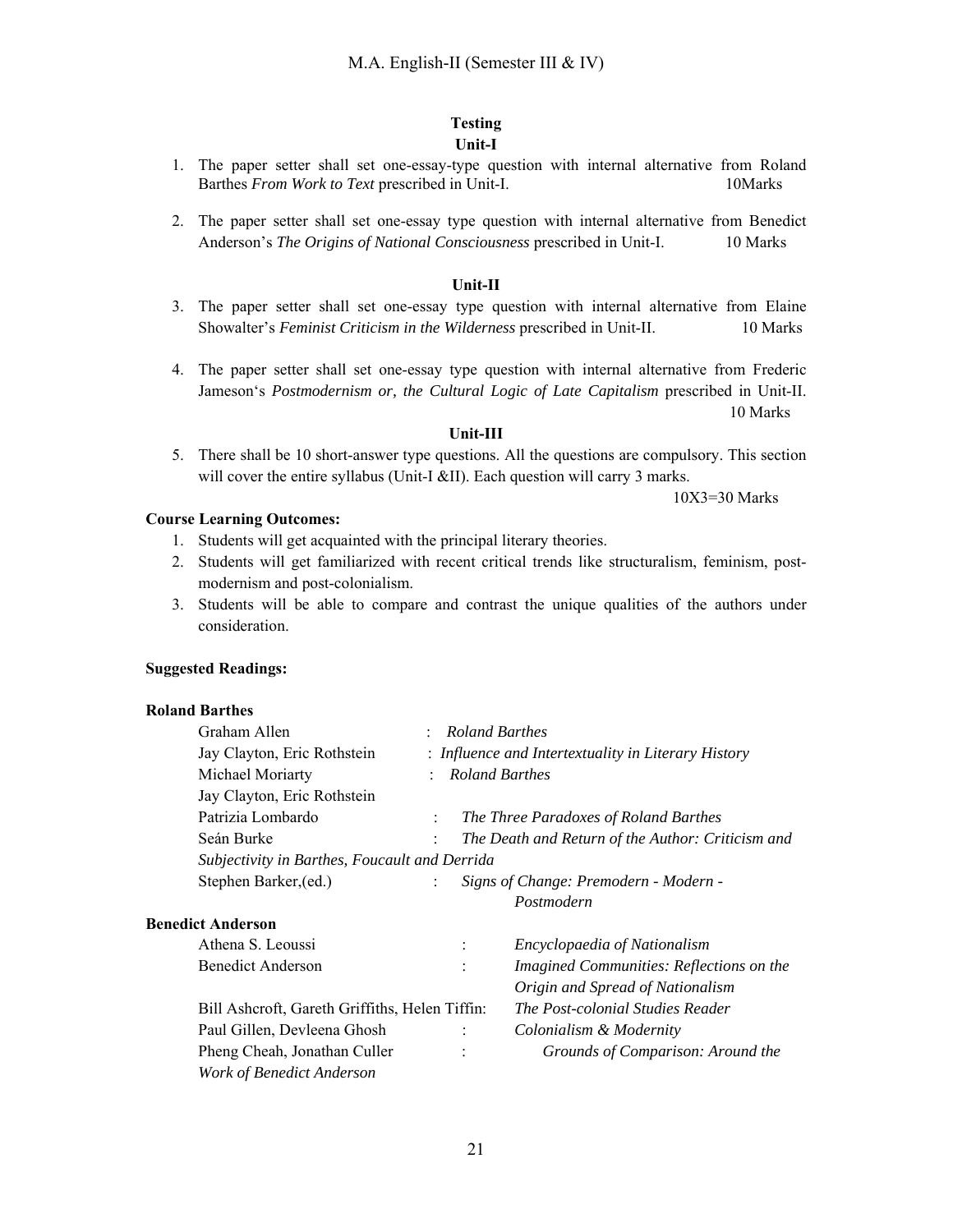# M.A. English-II (Semester III & IV)

## **Elaine Showalter**

| Moi, Toril              |                | <b>Sexual Textual Politics: Feminist</b> |
|-------------------------|----------------|------------------------------------------|
|                         |                | Literary Theory                          |
| Millett, Kate           | $\ddot{\cdot}$ | <b>Sexual Politics</b>                   |
| Showalter, Elaine       | $\ddot{\cdot}$ | A Literature of their Own                |
| Spender, Dale           |                | Man Made Language                        |
| Woolf, Virginia         |                | Women and Writing                        |
| Eagleton, Mary (ed.)    | $\ddot{\cdot}$ | Feminist Literary Theory: A Reader       |
| Jacobus, Mary (ed.)     | $\ddot{\cdot}$ | Women Writing and Writing about          |
|                         |                | Women                                    |
| Hester, Eisenstein      | $\ddot{\cdot}$ | Contemporary Feminist Thought            |
| Kemp, Sandra and        |                |                                          |
| Squire, Judith (ed.)    | $\ddot{\cdot}$ | <b>Feminisms</b>                         |
| <b>Frederic Jameson</b> |                |                                          |
| Smart, Berry            | $\ddot{\cdot}$ | Postmodernity (Key Ideas)                |
| Bauman, Zygmunt         | $\ddot{\cdot}$ | Intimations of Postmodernity             |
| Callinicos, Alex        |                | Against Postmodernism: A Marxist         |
|                         |                | Critique                                 |
| Foster, H. (ed.)        | $\ddot{\cdot}$ | Postmodern Culture                       |
| Hutcheon, Linda         | $\ddot{\cdot}$ | A Poetics of Postmodernism               |
| Eagleton, Terry         |                | <b>Illusions of Postmodernism</b>        |
| $T = 1$ $T = 1$         |                |                                          |

Docherty, Thomas : *Postmodernism: A Reader* 



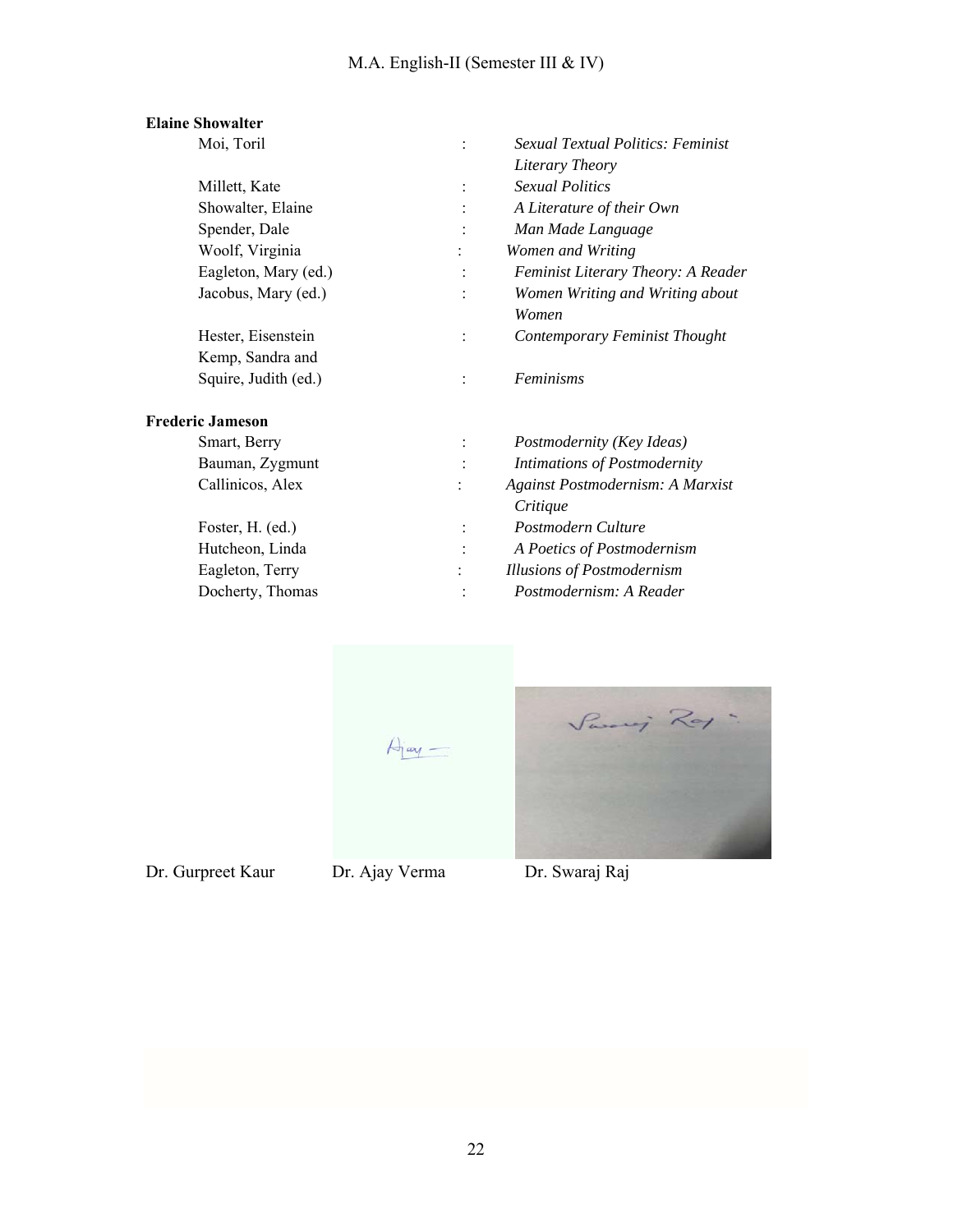## **2021-22, 2022-23 & 2023-24 M.A. English-II (Semester-IV) MAE 017 Core Course XVII European Drama**

**Time Allowed: 3 Hours Max. Marks: 100 and Max. Marks: 100 and Max. Marks: 100 and Max. Marks: 100 and Max. Marks: 100 and Max. Marks: 100 and Max. Marks: 100 and Max. Marks: 100 and Max. Marks: 100 and Max. Marks: 100 and Periods per week: 5 Written Examination: 70 Credits: 05** Internal Assessment: 30 **Teaching Hours: 75 Pass Percentage: 35%** 

**Instructions for the Paper Setter:** The question paper will carry 70 marks and will be of three hours duration. The paper will consist of three Units. Following shall be the unit wise marks division:

- $\bullet$  Unit-I 20 Marks
- $\bullet$  Unit-II  $-$  20Marks
- Unit-III 30Marks

**Note:-** We humbly request that the paper setter consults the testing pattern given in testing section.

**Instructions for the candidates:** Candidates are required to attempt all the questions as per the instructions given in the testing section.

#### **Course Objectives:**

The object of the course is to provide an insight into the classical and modern drama of European continent. Through the study of this paper the students will be able to understand the chief characteristics of European drama. The paradigm shift in the European drama will also be discussed in this paper

**Pedagogy:** Primarily the chalk and duster method will be used to teach this course. To evoke the interest of the students in the curriculum due emphasis will be laid on assignments, homework and periodic tests, apart from seminars and group discussions.

|                        | Unit-I                                               |                                       |
|------------------------|------------------------------------------------------|---------------------------------------|
| Aeschylus<br>Euripides | $\overline{\phantom{a}}$<br>$\overline{\phantom{a}}$ | Agamemnon<br>Electra                  |
|                        | $Unit-II$                                            |                                       |
| Pirandello             | $\overline{\phantom{a}}$                             | Six Characters in Search of an Author |
| F.G. Lorca             | $\qquad \qquad \blacksquare$                         | Yerma                                 |

#### **Testing Unit-I**

- 1. The paper setter shall set one-essay-type question with internal alternative from Aeschylus' *Agamemnon* prescribed in Unit-I. 10Marks
- 2. The paper setter shall set one-essay type question with internal alternative from Euripides' *Electra* prescribed in Unit-I. 10 Marks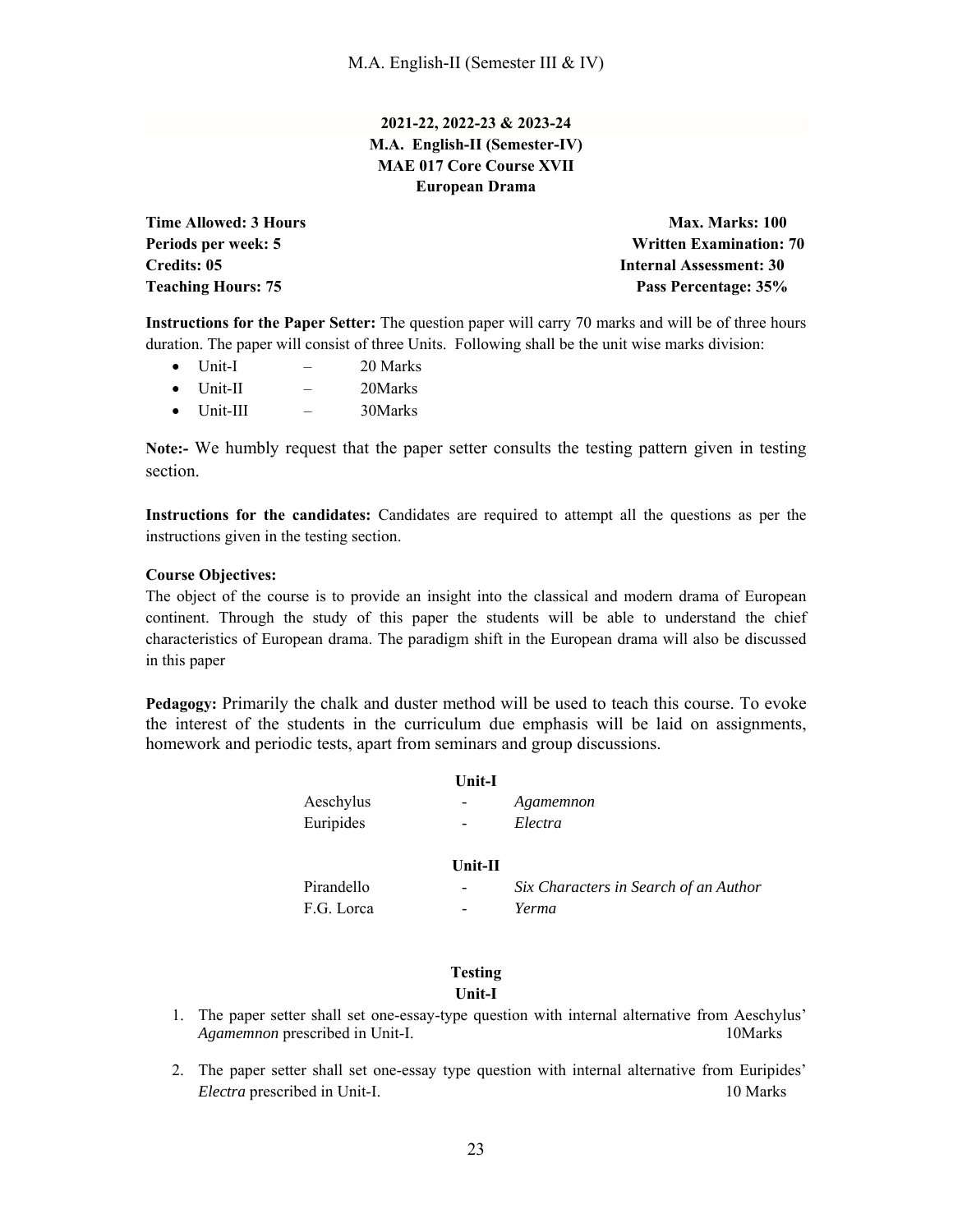#### **Unit-II**

- 3. The paper setter shall set one-essay type question with internal alternative from Pirandello's *Six Characters in Search of an Author* prescribed in Unit-II. 10 Marks
- 4. The paper setter shall set one-essay type question with internal alternative from F.G. Lorca's *Yerma* prescribed in Unit-II. 10 Marks

#### **Unit-III**

5. There shall be 10 short-answer type questions. All the questions are compulsory. This section will cover the entire syllabus (Unit-I &II). Each question will carry 3 marks.

10X3=30 Marks

## **Course Learning Outcomes:**

- 1. Students will develop a broader knowledge of human ideas, beliefs and social values through the study of prescribed European literary texts.
- 2. Students will understand the European style, form and content of writing.
- 3. Students will get acquainted with general trends in European literature over the ages.

## **Suggested Readings:**

#### **Aeschylus**

|                  | Aeschylus, David Raeburn, Oliver Thomas:    |                | The Agamemnon of Aeschylus: A<br><b>Commentary for Students</b> |  |
|------------------|---------------------------------------------|----------------|-----------------------------------------------------------------|--|
|                  | Barbara Goward                              |                | Aeschylus: Agamemnon                                            |  |
|                  | John Herington                              |                | Aeschylus, 1986.                                                |  |
|                  | Gilbert Murway                              |                | Aeschylus: The Gender of Tragedy, 1940.                         |  |
|                  | H.D.F. Kitto                                |                | Form and Motif in Drama, 1956.                                  |  |
|                  | Harsh H. McCall, ed.                        |                | Aeschylus: A Collection of Critical Essays,<br>1972.            |  |
| <b>Euripides</b> |                                             |                |                                                                 |  |
|                  | H. M. Roisman, C. A. E. Luschnig            | $\ddot{\cdot}$ | Euripides' Electra: A Commentary                                |  |
|                  | John Ferguson                               |                | Euripides Medea & Electra: a companion to                       |  |
|                  | the Penguin translation of Philip Vellacott |                |                                                                 |  |
|                  | Robert J. Milch                             |                | Cliffs Notes on Euripides' Medea & Electra                      |  |
| Pirandello       |                                             |                |                                                                 |  |
|                  | Jennifer Lorch                              |                | Pirandello: Six Characters in Search of an<br>Author            |  |
|                  | Glauco Comban                               |                | Twentieth-Century Views on Pirandello.                          |  |
| Lorca            |                                             |                |                                                                 |  |
|                  | Angel Sahuquillo                            |                | Federico Garcia Lorca and the Culture of                        |  |
|                  | Male Homosexuality                          |                |                                                                 |  |
|                  | Donald J. Childs                            |                | Scenic Design for Lorca's Blood Wedding                         |  |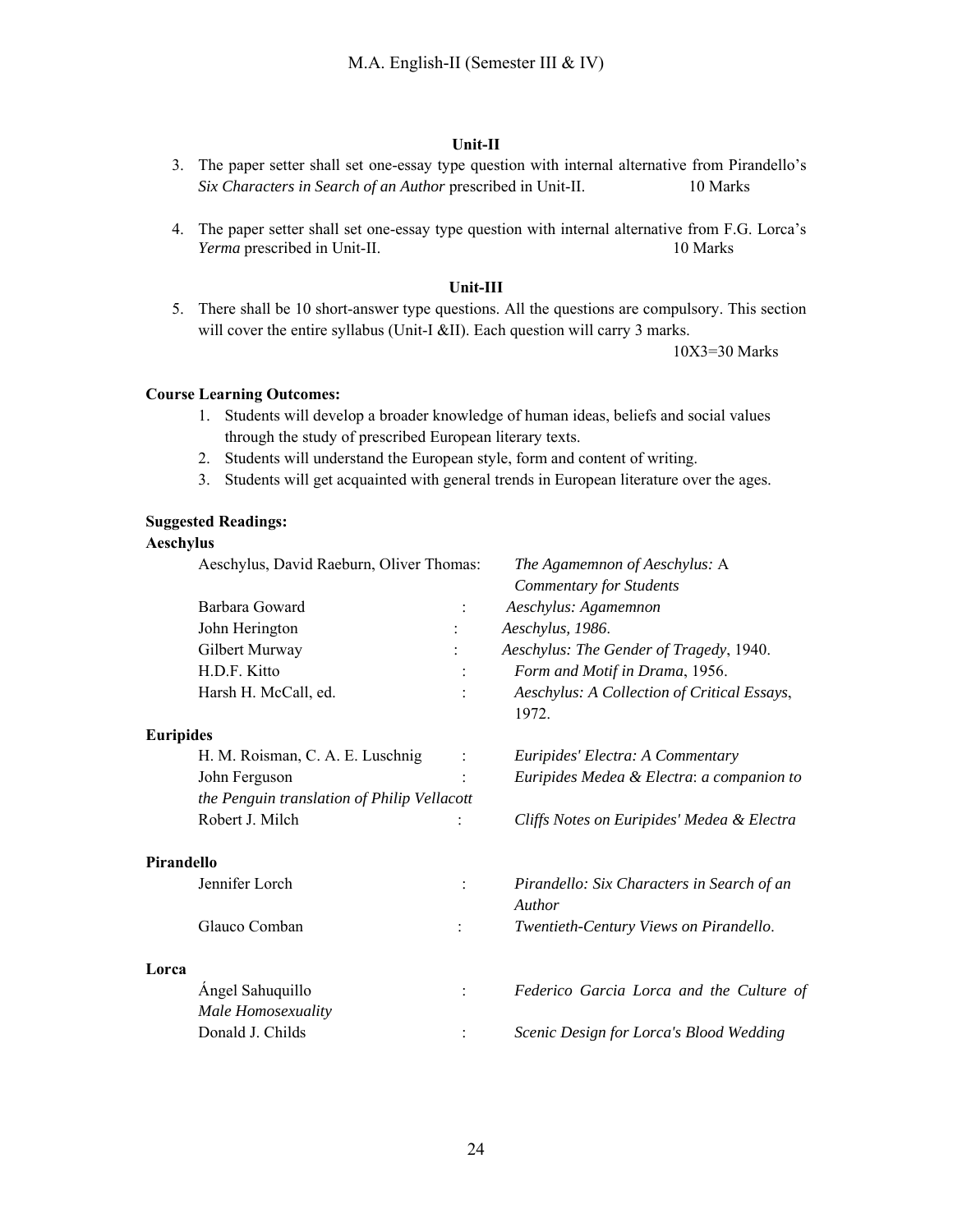| Gabrielle H. Cody, Evert Sprinchorn | The Columbia Encyclopedia of Modern |
|-------------------------------------|-------------------------------------|
| Drama, Volume 1                     |                                     |
| Paul Julian Smith                   | The Theatre of García Lorca: Text,  |
| Performance, Psychoanalysis         |                                     |
| Manuel Duran                        | Twentieth-Century Views on Lorca.   |

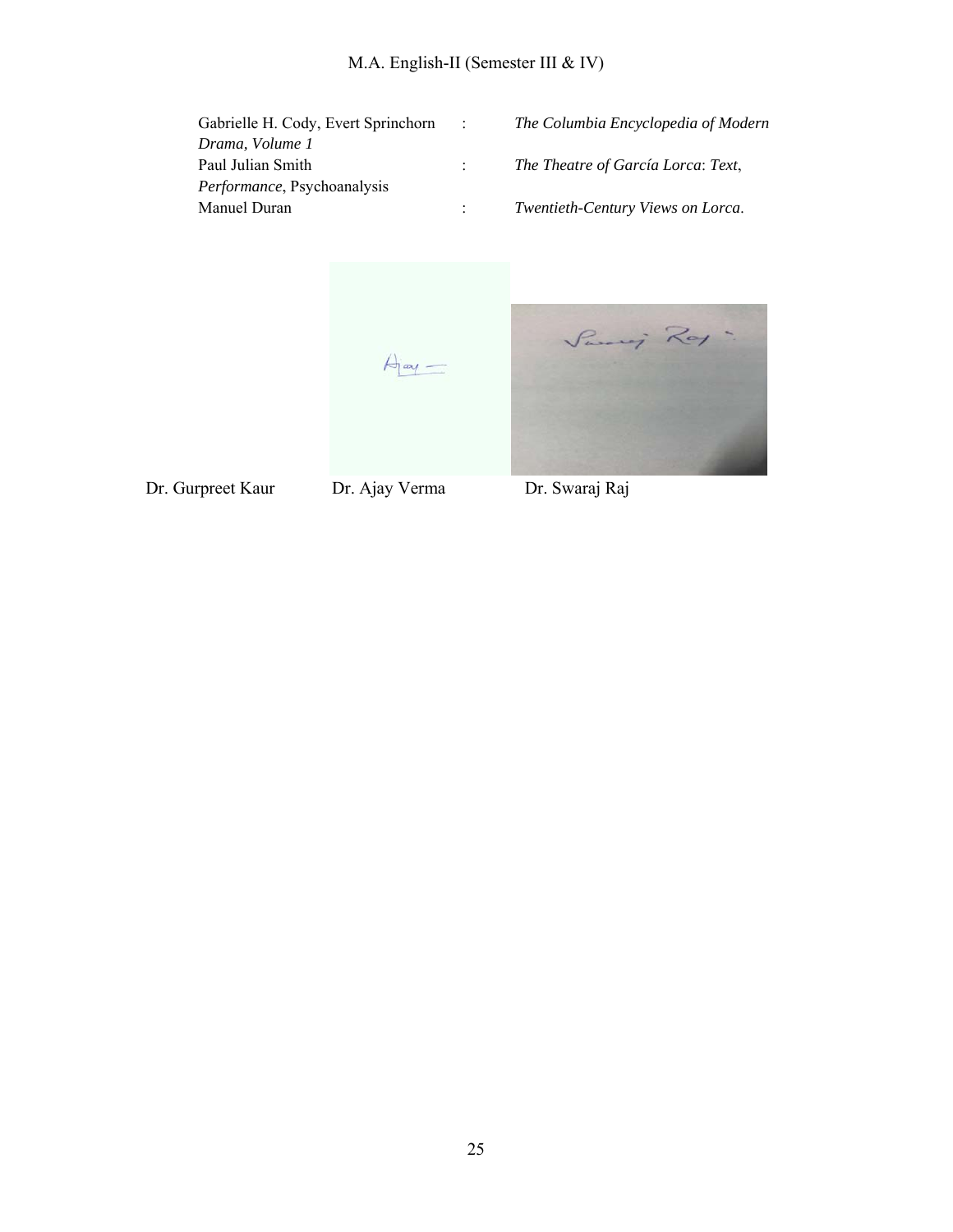## **2021-22, 2022-23 & 2023-24 M.A. English-II (Semester-IV) MAE 018 Core Course XVIII American Literature**

**Time Allowed: 3 Hours Max. Marks: 100 Max. Marks: 100 Periods per week: 5 Written Examination: 70 Credits: 05 Internal Assessment: 30 Teaching Hours: 75 Pass Percentage: 35%** 

**Instructions for the Paper Setter:** The question paper will carry 70 marks and will be of three hours duration. The paper will consist of three Units. Following shall be the unit wise marks division:

- $\bullet$  Unit-I  $-$  20 Marks
- Unit-II 20Marks
- Unit-III 30Marks

**Note:-** We humbly request that the paper setter consults the testing pattern given in testing section.

**Instructions for the candidates:** Candidates are required to attempt all the questions as per the instructions given in the testing section.

#### **Course Objectives:**

Through this course the students will be introduced to various concepts like Antebellum and Postbellum America, Puritanism, Transcendentalism etc. The paper will provide an insight of American literature, culture and theory.

**Pedagogy:** Primarily the chalk and duster method will be used to teach this course. To evoke the interest of the students in the curriculum due emphasis will be laid on assignments, homework and periodic tests, apart from seminars and group discussions.

**Unit-I**

| Nathaniel Hawthorne |           | <i>The Scarlet Letter</i> |
|---------------------|-----------|---------------------------|
| Robert Frost        |           | "Home Burial"             |
|                     |           |                           |
|                     |           | "After Apple-Picking"     |
|                     |           | "The Road Not Taken"      |
|                     |           | "Birches"                 |
|                     |           | "Design"                  |
|                     |           | "Death of the Hired Man"  |
|                     |           | "Fire $&$ Ice"            |
|                     | $Unit-II$ |                           |
| Tennessee Williams  |           | A Street Car Named Desire |
| Toni Morrison       |           | The Bluest Eye            |

## **Testing**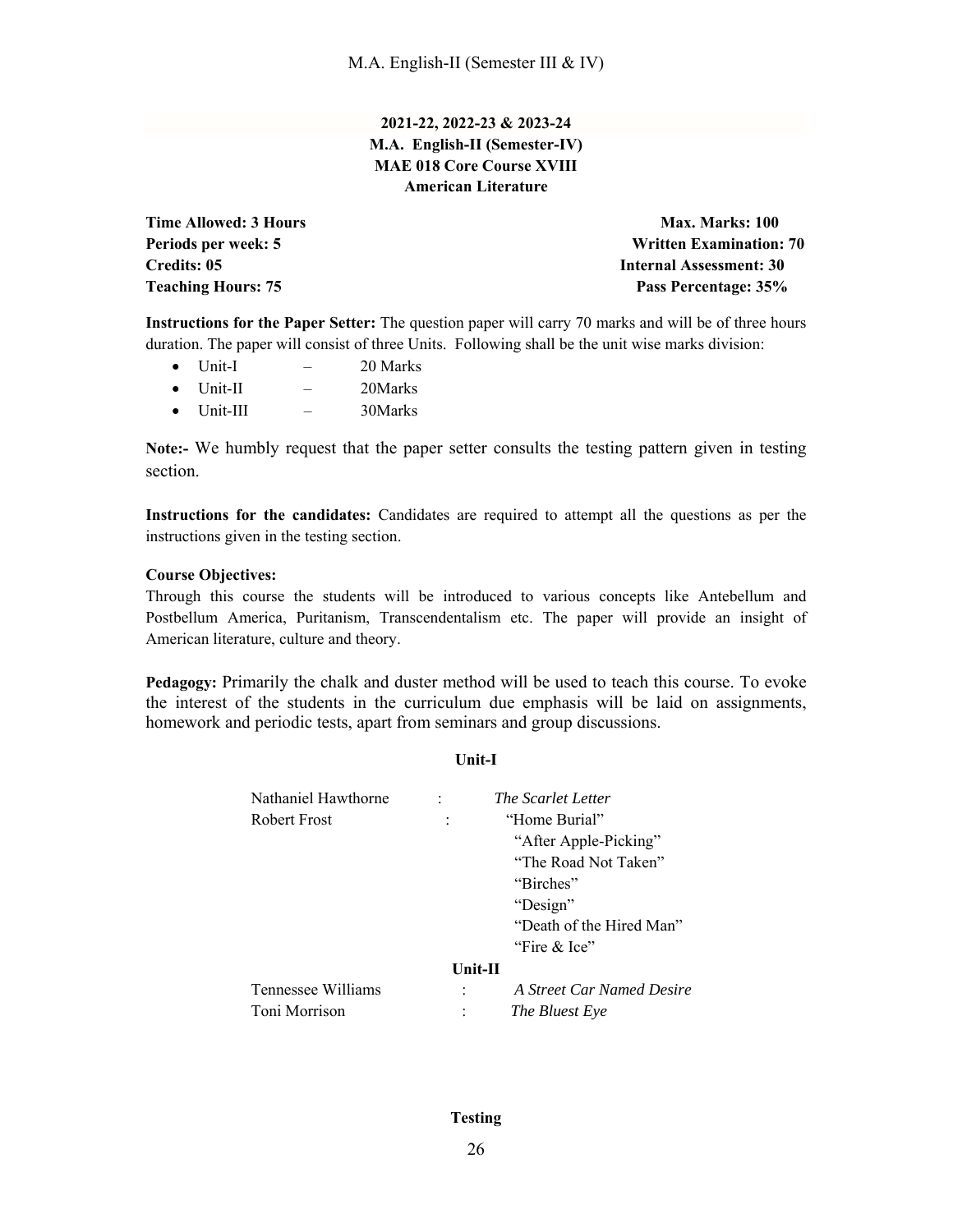#### **Unit-I**

- 1. The paper setter shall set one-essay-type question with internal alternative from Nathaniel Hawthorne's *The Scarlet Letter* prescribed in Unit-I. 10Marks
- 2. The paper setter shall set one-essay type question with internal alternative from the poems of Robert Frost prescribed in Unit-I. 10 Marks

#### **Unit-II**

- 3. The paper setter shall set one-essay type question with internal alternative from Tennessee Williams' *A Street Car Named Desire* prescribed in Unit-II. 10 Marks
- 4. The paper setter shall set one-essay type question with internal alternative from Toni Morrison's *The Bluest Eye* prescribed in Unit-II. 10 Marks

#### **Unit-III**

5. There shall be 10 short-answer type questions. All the questions are compulsory. This section will cover the entire syllabus (Unit-I &II). Each question will carry 3 marks.

10X3=30 Marks

#### **Course Learning Outcomes:**

- 1. Students will learn about the history and development of American Literature.
- 2. Students will understand the American literary texts in terms of themes, forms and socio historical context.
- 3. Students will comprehend the unyielding American Dream.

#### **Suggested Readings:**

| <b>Nathaniel Hawthrone</b> |                |                                             |
|----------------------------|----------------|---------------------------------------------|
| Bloom, Harold              | $\ddot{\cdot}$ | Nathaniel Hawthrone's The Scarlet Letter.   |
| <b>Robert Frost</b>        |                |                                             |
| F. Lentrichia              | $\ddot{\cdot}$ | Robert Frost: Modern Poetics and the        |
|                            |                | Landscapes of Self                          |
| R. Poirier                 | $\ddot{\cdot}$ | Robert Frost: The Work of Knowing           |
| L.W. Wagner                | $\ddot{\cdot}$ | <b>Robert Frost: The Critical Reception</b> |
| P.L. Garber                | $\bullet$      | <b>Robert Frost</b>                         |
| D.H. Hall                  | $\bullet$      | <b>Robert Frost: Contours of Belief</b>     |
| <b>Tennessee Williams</b>  |                |                                             |
| Boxill, Roger              | $\ddot{\cdot}$ | <i>Tennessee Williams</i>                   |
| Spoto, Donald              | $\ddot{\cdot}$ | The Kindness of Strangers: The Life of      |
|                            |                | <i>Tennessee Williams</i>                   |
| Stanton, Stephen (ed.)     | $\ddot{\cdot}$ | Tennessee Williams: A Collection of         |
|                            |                | Critical Essays                             |
| Leavilt, R.F.(ed.)         | :              | The World of Tennessee Williams             |
|                            |                |                                             |

#### **Toni Morrison**

Peach, Linden (ed.) Peterson, Nancy: *Toni Morrison: Contemporary Critical Essays* (Casebook Series 1998)

*Toni Morrison: Critical Approaches* (John Hopkins university Press, 1997)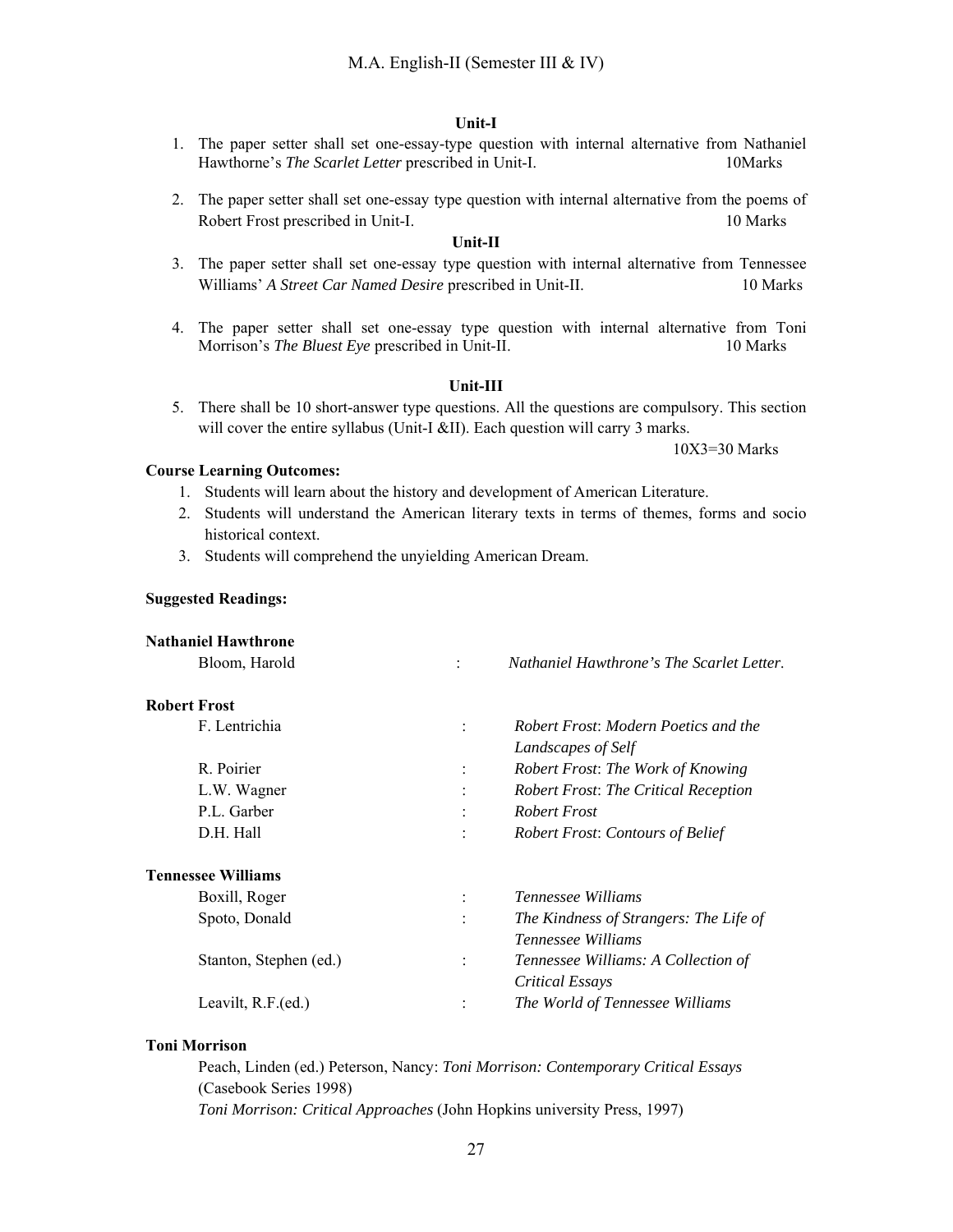*Literary Masters: Toni Morrison* Vol. 4, Gale, 1999.

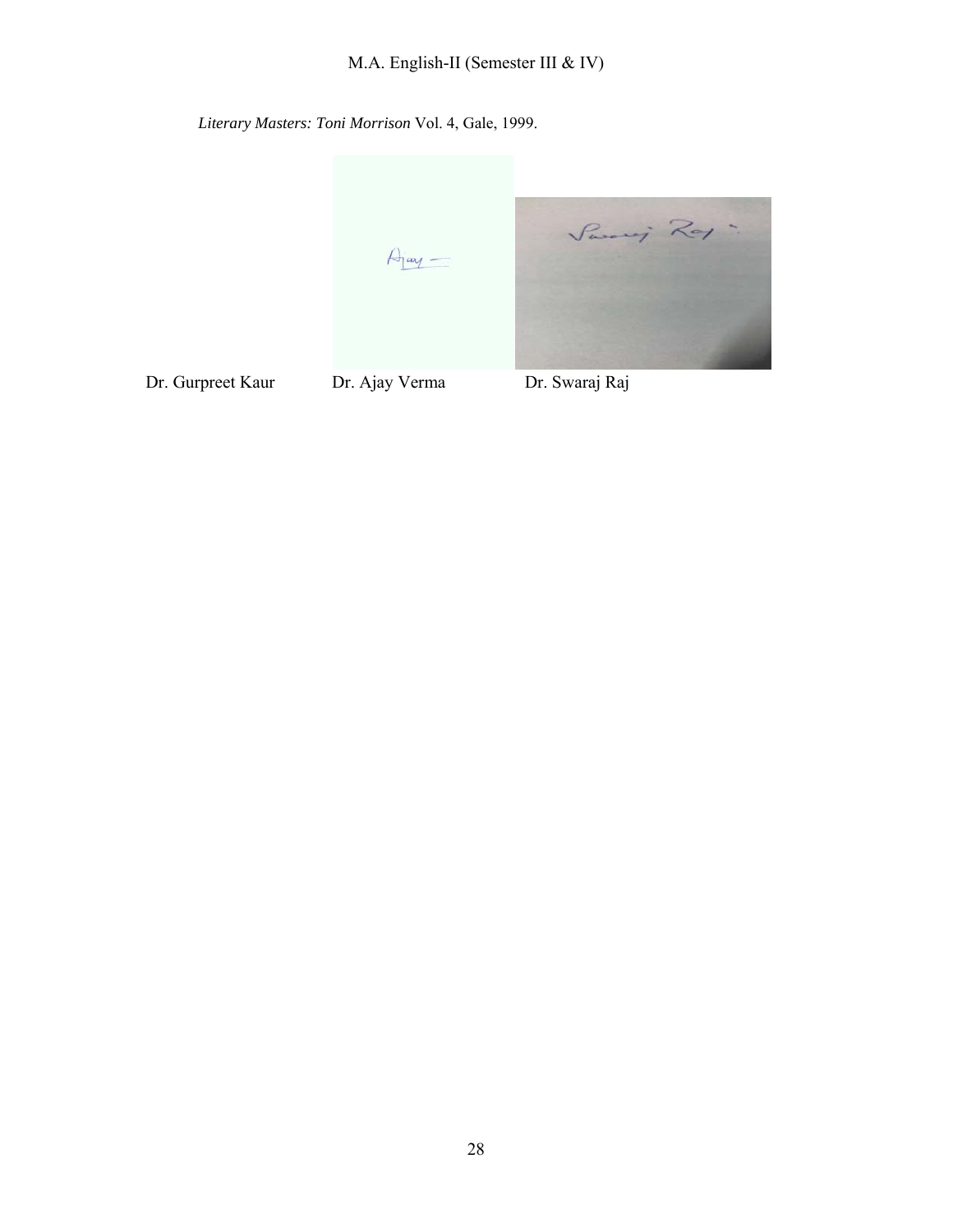## **2021-22, 2022-23 & 2023-24 M.A. English-II (Semester-IV) MAE 019A [Elective Course XIX (i)] Literature and Politics**

**Time Allowed: 3 Hours Max. Marks: 100 Max. Marks: 100 Periods per week: 5 Written Examination: 70 Credits: 05 Internal Assessment: 30 Teaching Hours: 75 Pass Percentage: 35%** 

**Instructions for the Paper Setter:** The question paper will carry 70 marks and will be of three hours duration. The paper will consist of three Units. Following shall be the unit wise marks division:

- Unit-I 20 Marks Unit-II – 20Marks
- $\bullet$  Unit-III  $-$  30Marks

**Note:-** We humbly request that the paper setter consults the testing pattern given in testing section.

**Instructions for the candidates:** Candidates are required to attempt all the questions as per the instructions given in the testing section.

**Course Objectives:** The course will provide an opportunity to the students to appreciate literature's ability to elicit feeling, cultivate the imagination and understand the political implications on society. It will also enhance their capacity to judge the aesthetic and ethical value of literary texts.

**Pedagogy:** Primarily the chalk and duster method will be used to teach this course. To evoke the interest of the students in the curriculum due emphasis will be laid on assignments, homework and periodic tests, apart from seminars and group discussions.

## **Unit-I**

| Aleksandr Solzhenitsyn -<br>Saadat Hasan Manto |                | One Day in the Life of Ivan Denisovich<br>Toba Tek Singh |
|------------------------------------------------|----------------|----------------------------------------------------------|
|                                                | $Unit-II$      |                                                          |
| Toni Morrison                                  |                | <b>Beloved</b>                                           |
| Sharan Kumar Limbale                           | -              | The Outcaste (Akkarmashi)                                |
|                                                | <b>Testing</b> |                                                          |

#### **Unit-I**

- 1. The paper setter shall set one-essay-type question with internal alternative from Aleksandr Solzhenitsyn's *One Day in the Life of Ivan Denisovich* prescribed in Unit-I. 10Marks
- 2. The paper setter shall set one-essay type question with internal alternative from Saadat Hasan Manto' *Toba Tek Singh* prescribed in Unit-I. 10 Marks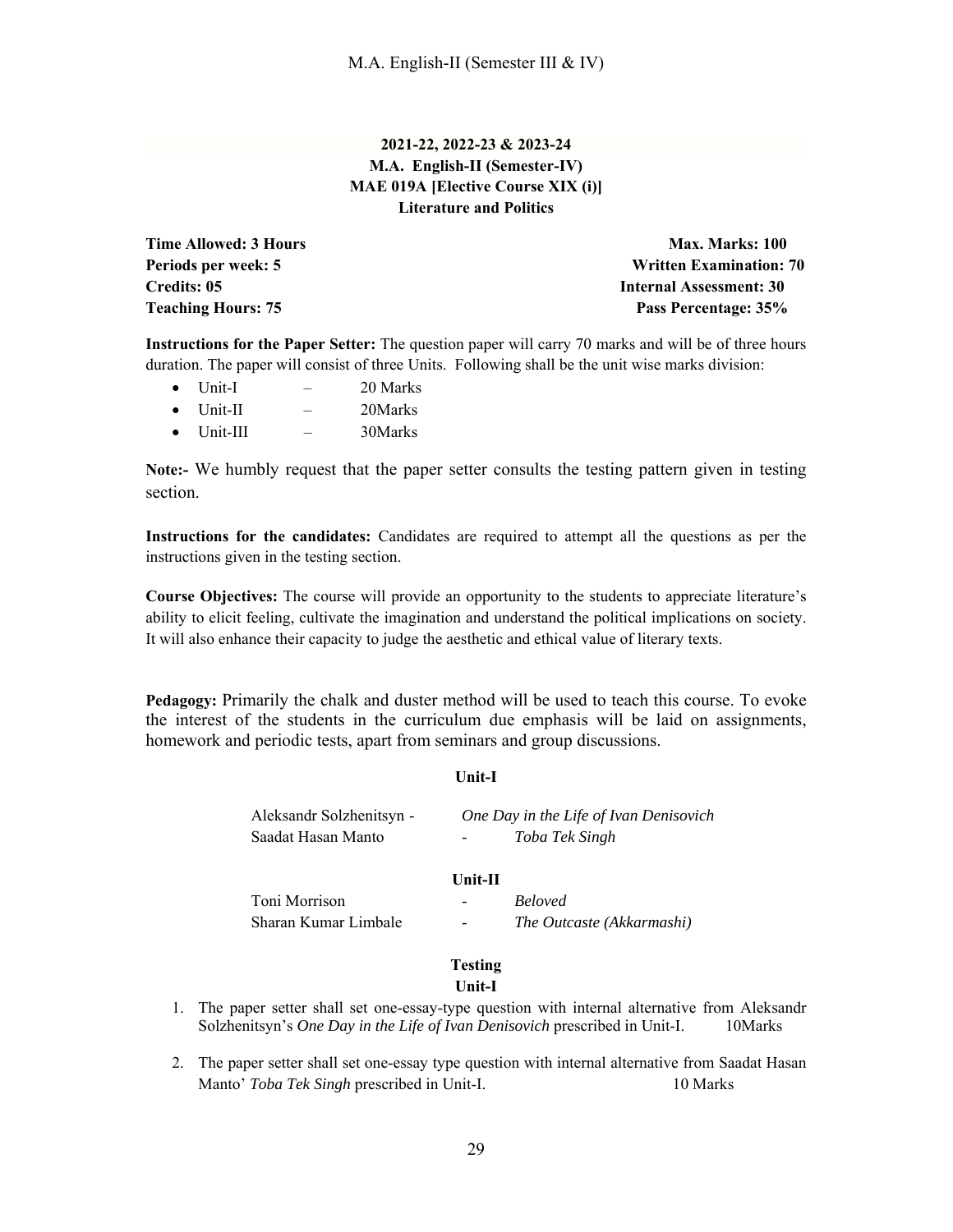#### **Unit-II**

- 3. The paper setter shall set one-essay type question with internal alternative from Toni Morrison's *Beloved* prescribed in Unit-II. 10 Marks
- 4. The paper setter shall set one-essay type question with internal alternative from Sharan Kumar Limbale 's *The Outcaste (Akkarmashi)* prescribed in Unit-II. 10 Marks

#### **Unit-III**

5. There shall be 10 short-answer type questions. All the questions are compulsory. This section will cover the entire syllabus (Unit-I &II). Each question will carry 3 marks.

10X3=30 Marks

#### **Course Learning Outcomes:**

- 1. Students will exhibit an ability to interpret the political connotations of literary texts.
- 2. Students will understand the various political concepts-such as capitalism, democracy, freedom, equality, community, oppression and racism etc.
- 3. Students will develop critical thinking skills to evaluate the political environment.

#### **Suggested Readings:**

#### **Aleksandr Solzhenitsyn**

| <i><b>Thursday Sollicates</b></i><br>Alexis Klimoff |                |                                                      |
|-----------------------------------------------------|----------------|------------------------------------------------------|
|                                                     |                | One Day in the Life of Ivan Denisovich: A Critical   |
|                                                     |                | Companion                                            |
| Nicholas J. Karolides                               | $\ddot{\cdot}$ | Censored Books: Critical Viewpoints, Volume 1        |
| Ben Hellmann                                        | $\ddot{\cdot}$ | Filming the Unfilmable: Casper Wrede's One Day in    |
|                                                     |                | the life of Ivan Denisovich                          |
| <b>Alastair Renfrew</b>                             | $\ddot{\cdot}$ | Critical Theory in Russia and the West               |
| Elisa Kriza                                         | $\ddot{\cdot}$ | Alexander Solzhenitsyn: Cold War Icon, Gulag         |
|                                                     |                | Author, Russian Nationalist?: A Study of His         |
|                                                     |                | <b>Western Reception</b>                             |
| <b>Sadat Hasan Manto</b>                            |                |                                                      |
| M. Keith Booker                                     | $\ddot{\cdot}$ | Encyclopedia of Literature and Politics              |
| Saadat Hasan Manto                                  |                | Toba Tek Singh: The Story in Multiple Translations   |
| Ayesha Jalal                                        |                | Pity of Partition                                    |
| Leslie A. Flemming                                  |                | The Life and Works of Saadat Hasan Manto: A          |
| Critical Survey                                     |                |                                                      |
| Christi A. Merrill                                  | $\ddot{\cdot}$ | Riddles of Belonging: India in Translation and Other |
| Tales of Possession                                 |                |                                                      |
| Tarun K. Saint                                      | $\ddot{\cdot}$ | Witnessing Partition: Memory, History, Fiction       |
| Nandi Bhatia                                        |                | Partitioned Lives: Narratives of Home,               |
| Displacement, and Resettlement                      |                |                                                      |
|                                                     |                |                                                      |

## **Toni Morrison**

| Paul McDonald                  |  |
|--------------------------------|--|
| Jennifer Lee Jordan Heinert    |  |
|                                |  |
| Carmen Gillespie               |  |
| Reference to Her Life and Work |  |
| Eleanor Branch                 |  |

 $Reading Toni Morrison's Beloved$ Narrative Conventions and Race in the Novels of *Toni Morrison*  Critical Companion to Toni Morrison: A Literary

**Toni Morrison's Beloved**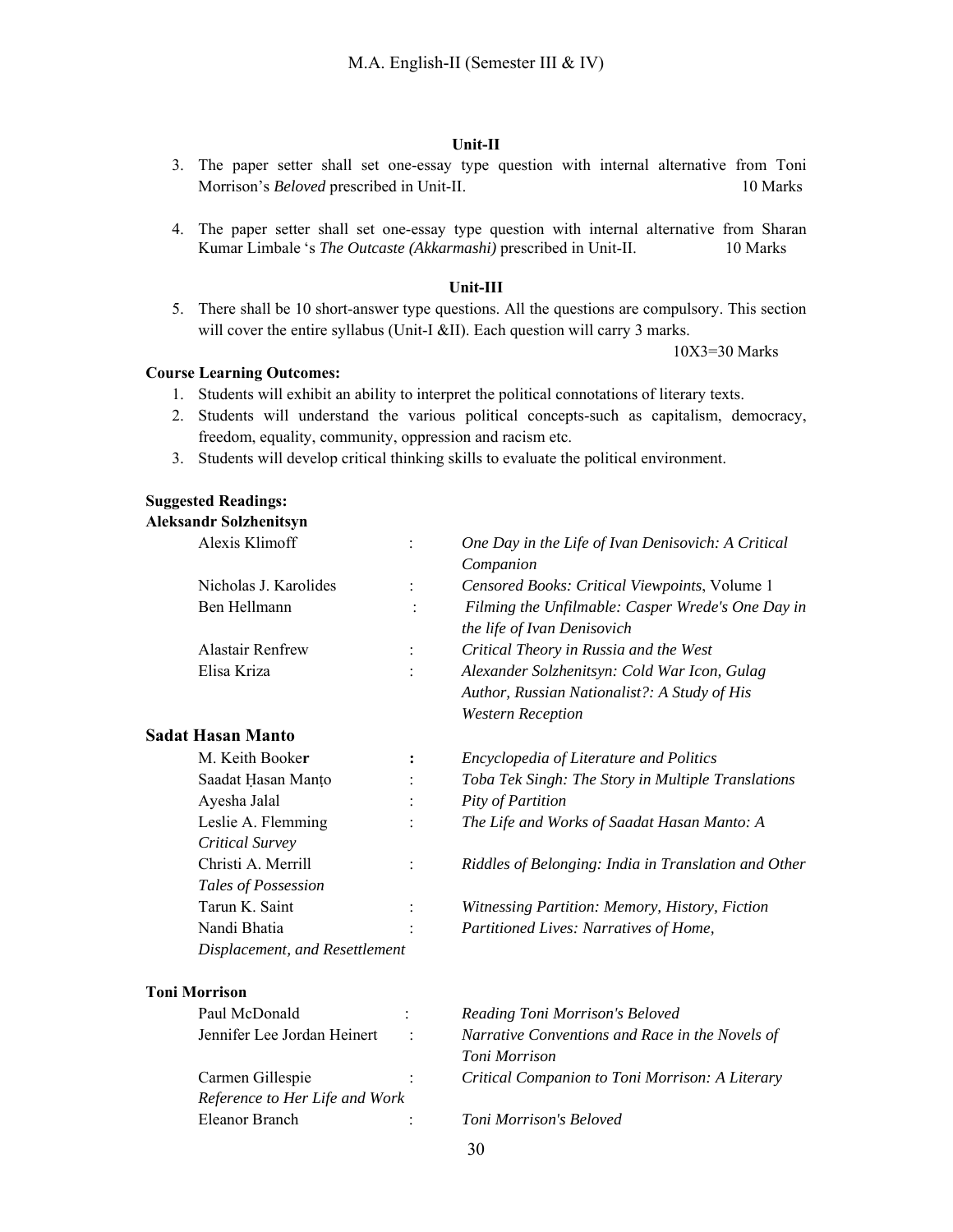| William L. Andrews     | Toni Morrison's Beloved: A Casebook        |
|------------------------|--------------------------------------------|
| Elizabeth Ann Beaulieu | The Toni Morrison Encyclopedia             |
| G.K. Hall              | Critical Essays on Toni Morrison's Beloved |
| Harold Bloom           | Toni Morrison's Beloved                    |

## **Sharan Kumar Limbale**

| Sharan Kumar Limbale, Santosh Bhoomkar                 | $\sim$ 100 $\sim$ | The Outcaste: Akkarmashi      |
|--------------------------------------------------------|-------------------|-------------------------------|
| Amar Nath Prasad                                       |                   | Dalit Literature: A Critical  |
|                                                        |                   | Exploration                   |
| Jeremy Munday                                          | $\mathcal{L}$     | Translation as intervention   |
| Śaran Kumāra Limbāle, Alok Mukherjee                   | $\sim$ 100 $\sim$ | Towards an Aesthetic of Dalit |
| Literature: History, Controversies, and Considerations |                   |                               |

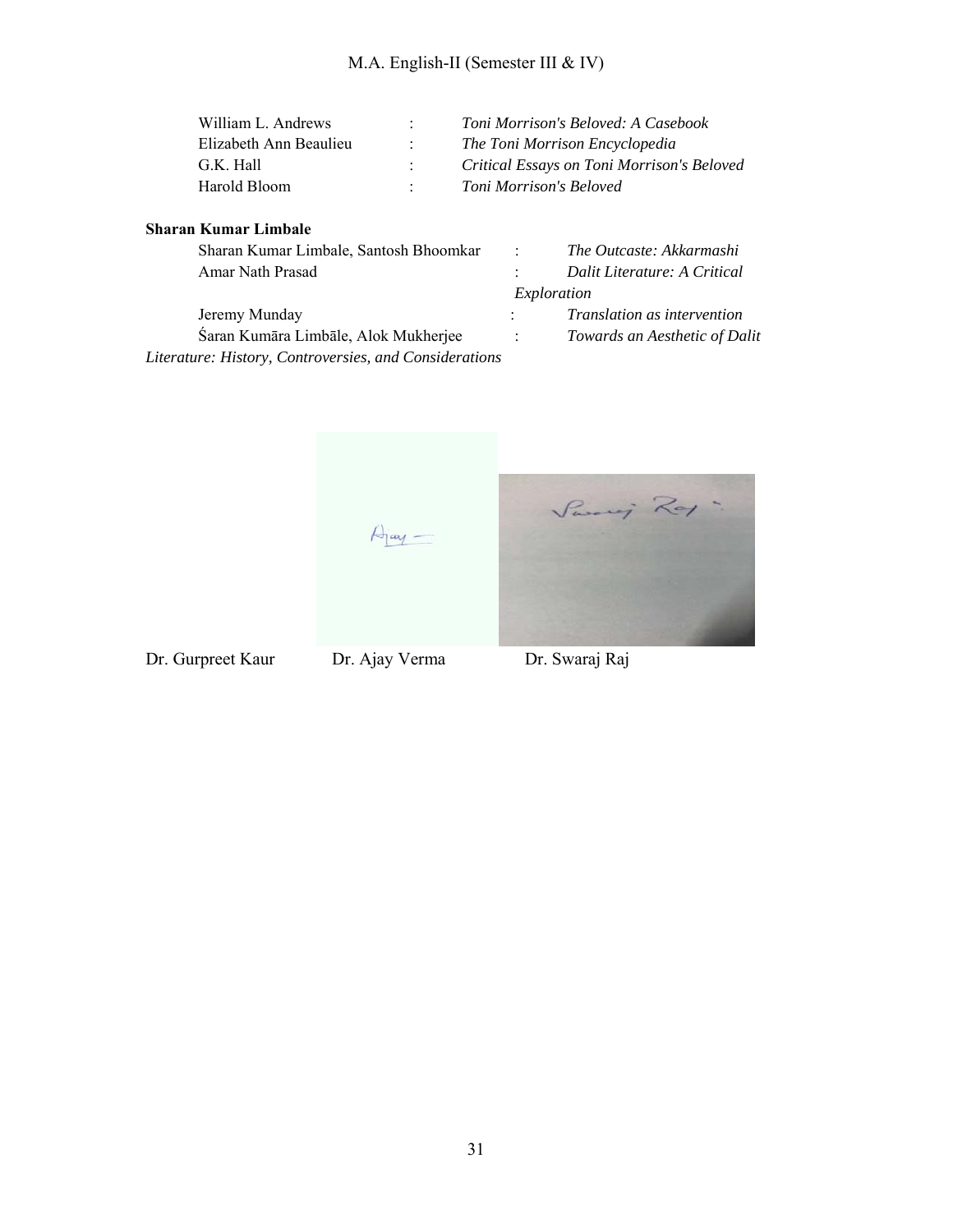## **2021-22, 2022-23 & 2023-24 M.A. English-II (Semester-IV) MAE 019B [Elective Course XIX (ii)] Literary Non-Fiction**

**Time Allowed: 3 Hours Max. Marks: 100 Max. Marks: 100** 

**Periods per week: 5 Written Examination: 70 Credits: 05** Internal Assessment: 30 **Teaching Hours: 75 Pass Percentage: 35%** 

**Instructions for the Paper Setter:** The question paper will carry 70 marks and will be of three hours duration. The paper will consist of three Units. Following shall be the unit wise marks division:

- $\bullet$  Unit-I 20 Marks
- $\bullet$  Unit-II  $-$  20Marks
- Unit-III 30Marks

**Note:-** We humbly request that the paper setter consults the testing pattern given in testing section.

**Instructions for the candidates:** Candidates are required to attempt all the questions as per the instructions given in the testing section.

#### **Course Objectives:**

The objective of the course is to introduce the students to genre of non-fiction. Students will be taught the literary diversity, flexibility and complexity through the prescribed texts. The study of this paper will acquaint the students with important theoretical constructs relating to life writing and memoirs.

**Pedagogy:** Primarily the chalk and duster method will be used to teach this course. To evoke the interest of the students in the curriculum due emphasis will be laid on assignments, homework and periodic tests, apart from seminars and group discussions.

|                     | Unit- I                  |                  |
|---------------------|--------------------------|------------------|
| John Hersey         | -                        | Hiroshima        |
| Malala Yousafzai    | -                        | I am Malala      |
|                     | $Unit-II$                |                  |
| Elie Wiesel         | -                        | Night            |
| Svetlana Alexievich | $\overline{\phantom{a}}$ | Chernobyl Prayer |
|                     |                          |                  |

#### **Testing**

## **Unit-I**

- 1. The paper setter shall set one-essay-type question with internal alternative from John Hersey's *Hiroshima* prescribed in Unit-I. 10Marks
- 2. The paper setter shall set one-essay type question with internal alternative from Malala Yousafzai's *I am Malala* prescribed in Unit-I. 10 Marks

#### **Unit-II**

3. The paper setter shall set one-essay type question with internal alternative from Elie Wiesel's *Night* prescribed in Unit-II. 10 Marks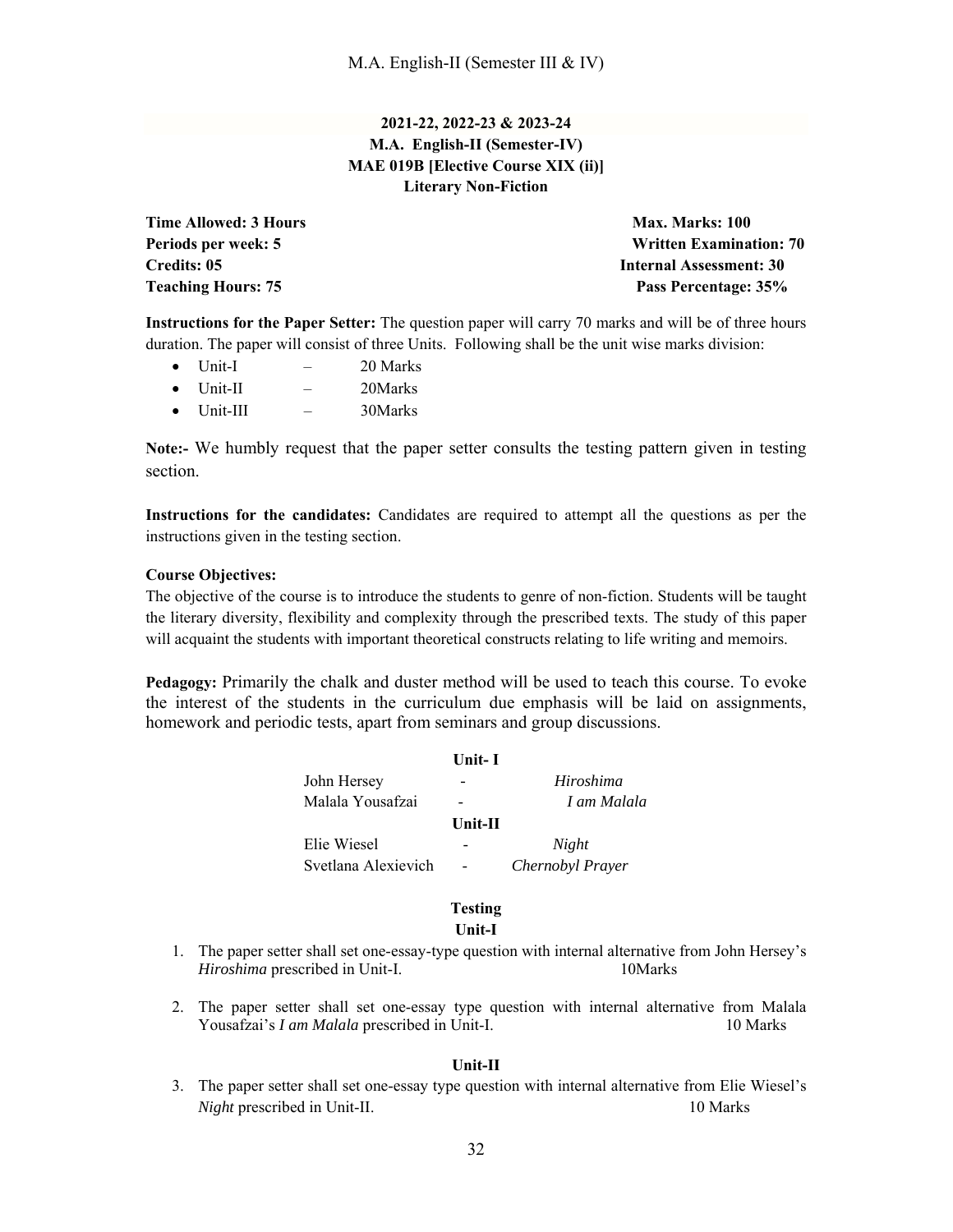4. The paper setter shall set one-essay type question with internal alternative from Svetlana Alexievich's *Chernobyl Prayer* prescribed in Unit-II. 10 Marks

## **Unit-III**

5. There shall be 10 short-answer type questions. All the questions are compulsory. This section will cover the entire syllabus (Unit-I &II). Each question will carry 3 marks.

10X3=30 Marks

## **Course Learning Outcomes:**

- 1. Students will learn to review and analyze literary elements in non-fiction.
- 2. An understanding to differentiate between fiction and non-fiction will develop among the students.
- 3. Students will learn the value of reason and imagination as discussed by different authors in their texts.

## **Suggested Readings:**

Judith Butler. Giving an Account of Oneself. (excerpt) Fordham University Press, 2005. (Reader)

Carl Thompson. "Writing the Self: Travel Writing's Inward Turn". In Travel Writing. Critical Idiom, 2011.

 K. Satchidanandan. 'Reflections: Autobiography Today'. Indian Literature, Vol. 54, No. 2, April, 2010.

Ghosh, Amitav. "The Ghosts of Mrs Gandhi." 17 July 1995. amitavghosh.com. Web. 12 Oct 2015.

Cathy Caruth. *Unclaimed: Experience Trauma, Narrative and History*. Hopkins, 1996.



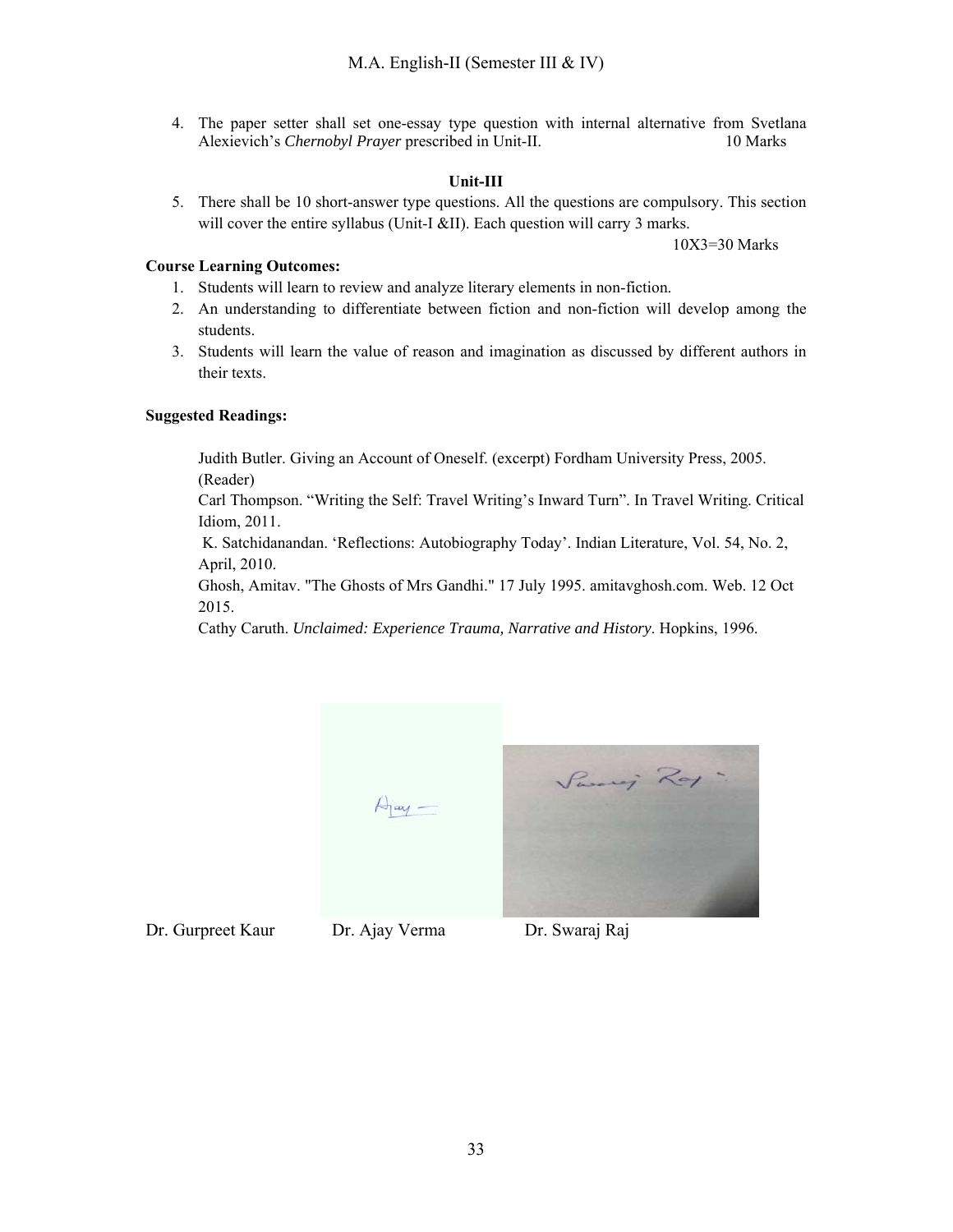## **2021-22, 2022-23 & 2023-24 M.A. English-II (Semester-IV) MAE 019C [Elective Course XIX (iii)] Indian Writing in English**

**Time Allowed: 3 Hours Max. Marks: 100 Max. Marks: 100** 

**Periods per week: 5 Written Examination: 70 Credits: 05** Internal Assessment: 30 **Teaching Hours: 75 Pass Percentage: 35%** 

**Instructions for the Paper Setter:** The question paper will carry 70 marks and will be of three hours duration. The paper will consist of three Units. Following shall be the unit wise marks division:

- Unit-I 20 Marks
- Unit-II 20Marks
- $\bullet$  Unit-III  $-$  30Marks

**Note:-** We humbly request that the paper setter consults the testing pattern given in testing section.

**Instructions for the candidates:** Candidates are required to attempt all the questions as per the instructions given in the testing section.

## **Course Objectives:**

The course aims at acquainting the students to the corpus of Indian writing in English. The study of this paper will aware the students about socio-political and cultural contexts of Indian writing in English. The paper will also provide the historical framework for understanding and examining the different genres of Indian writing in English.

**Pedagogy:** Primarily the chalk and duster method will be used to teach this course. To evoke the interest of the students in the curriculum due emphasis will be laid on assignments, homework and periodic tests, apart from seminars and group discussions.

| Unit-I         |                                            |
|----------------|--------------------------------------------|
| Raja Rao       | Kanthapura                                 |
| Nissim Ezekiel | "Ganga",                                   |
|                | "The Patriot", "The Professor"             |
| A.K. Ramanujan | "A River",                                 |
|                | "Of Mother, Among Other Things",           |
|                | "Small Scale Reflections on a Great House" |
| 11L 11         |                                            |

#### **Unit-II**

 Manjula Padmanabhan - *Lights Out!* Amitav Ghosh - *The Hungry Tide*

## **Testing**

## **Unit-I**

1. The paper setter shall set one-essay-type question with internal alternative from Raja Rao's *Kanthapura* prescribed in Unit-I. 10Marks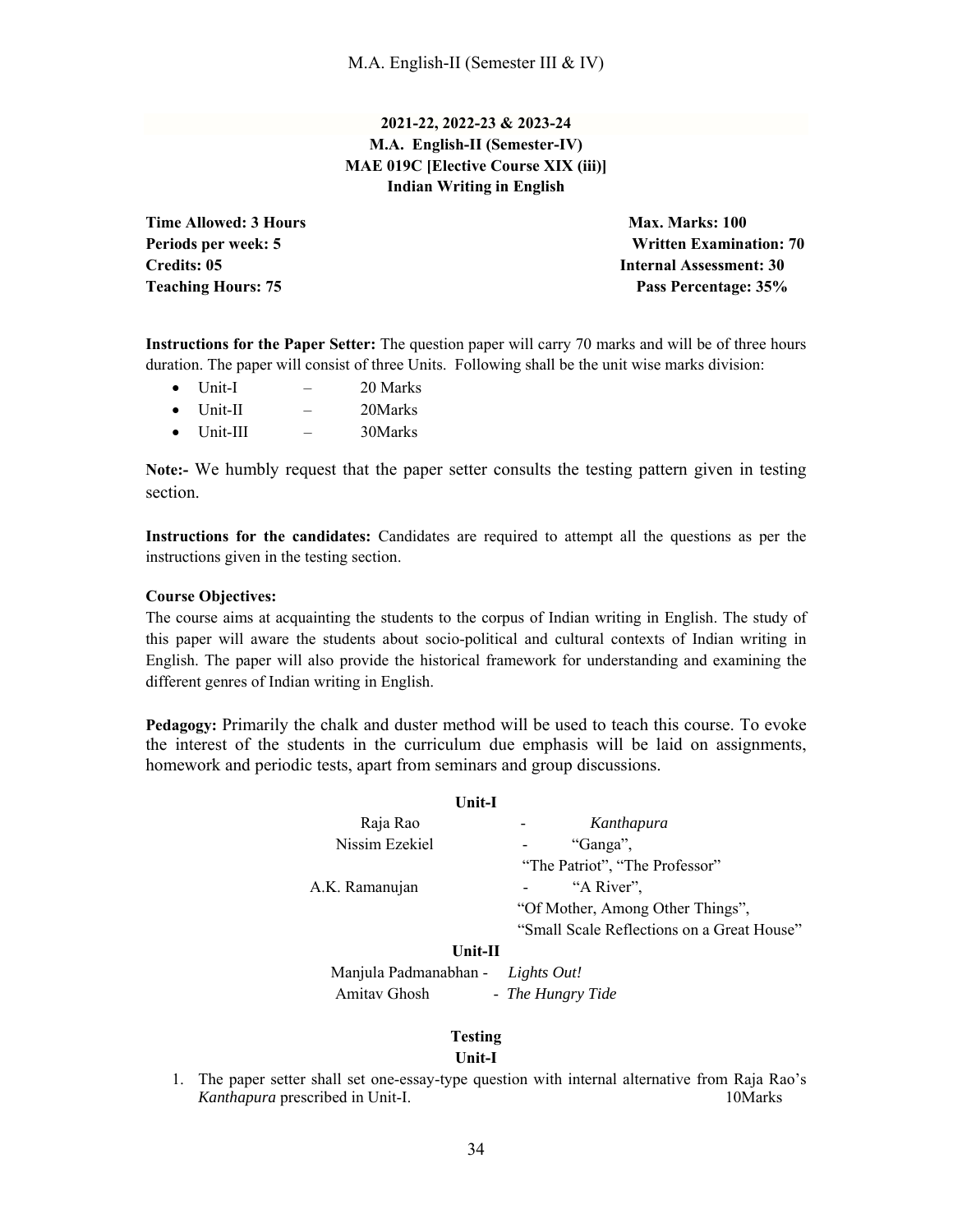2. The paper setter shall set one-essay type question with internal alternative from the poems of Nissim Ezekiel & A.K. Ramanujan prescribed in Unit-I. 10 Marks

#### **Unit-II**

- 3. The paper setter shall set one-essay type question with an internal alternative from Manjula Padmanabhan's *Lights Out* prescribed in Unit-II. 10 Marks
- 4. The paper setter shall set one-essay type question with an internal alternative from Amitav Ghosh's *The Hungry Tide* prescribed in Unit-II. 10 Marks

#### **Unit-III**

5. There shall be 10 short-answer type questions. All the questions are compulsory. This section will cover the entire syllabus (Unit-I &II). Each question will carry 3 marks.

10X3=30 Marks

#### **Course Learning Outcomes:**

- 1. Students will get familiar with major Indian writers and their works.
- 2. Students will get meaningful insights of the Indian social, cultural milieu through the prescribed texts.
- 3. Identify the significance and relevance of the works prescribed and relate to the ideas embedded in them.

#### 4.

#### **Suggested Readings:**

M. K., Naik. *A History of Indian English Literature*. New Delhi: Sahitya Akademi, 2009. Nanavati, U.M. and Prafulla C. Kar, Eds. *Rethinking Indian English Literature*. Delhi: Pencraft International, 2000.

Ramakrishnan, E. V. ed. *Narrating India: The Novel in Search of the Nation*. New Delhi: Sahitya Akademi, 2005.

Ramanujan, A.K. *The Collected Poems*. Oxford University Press,1995.

#### **Nissim Ezekiel & A.K. Ramanujan**

| Meenakshi Mukherji  |               | The Twice Born Fiction                               |
|---------------------|---------------|------------------------------------------------------|
| Bruce King          |               | Indian Poetry in English                             |
| William Walsh       |               | Indian Literature in English                         |
| Chindhade, Shirish. | $\mathcal{L}$ | Five Indian Poets: Nissim Ezekiel, A K Ramanujan,    |
|                     |               | Arun Kolatkar, Dilip Chitre, Parthasarathy. Atlantic |

Publishers, New Delhi, 2001.

#### **Manjula Padmanabhan**

| M. K. Naik, Shyamala A. Narayan | $\ddot{\cdot}$ | Indian English literature, 1980-2000: a<br>critical Survey |
|---------------------------------|----------------|------------------------------------------------------------|
| Neeru Tandon                    |                | Perspectives and Challenges in Indian-                     |
|                                 |                | English Drama                                              |
| Basavaraj S. Naikar             |                | Indian English Literature, Volume 3                        |
| Lakshmi Subramanyam             |                | Muffled Voices: Women in Modern Indian                     |
|                                 |                | <i>Theatre</i>                                             |
| Natesan ShardaIyer              |                | Musings on Indian Writing in English:                      |
|                                 |                | Drama                                                      |
| Varun Gulati, Mythili Anoop     |                | Contemporary Women's Writing in India                      |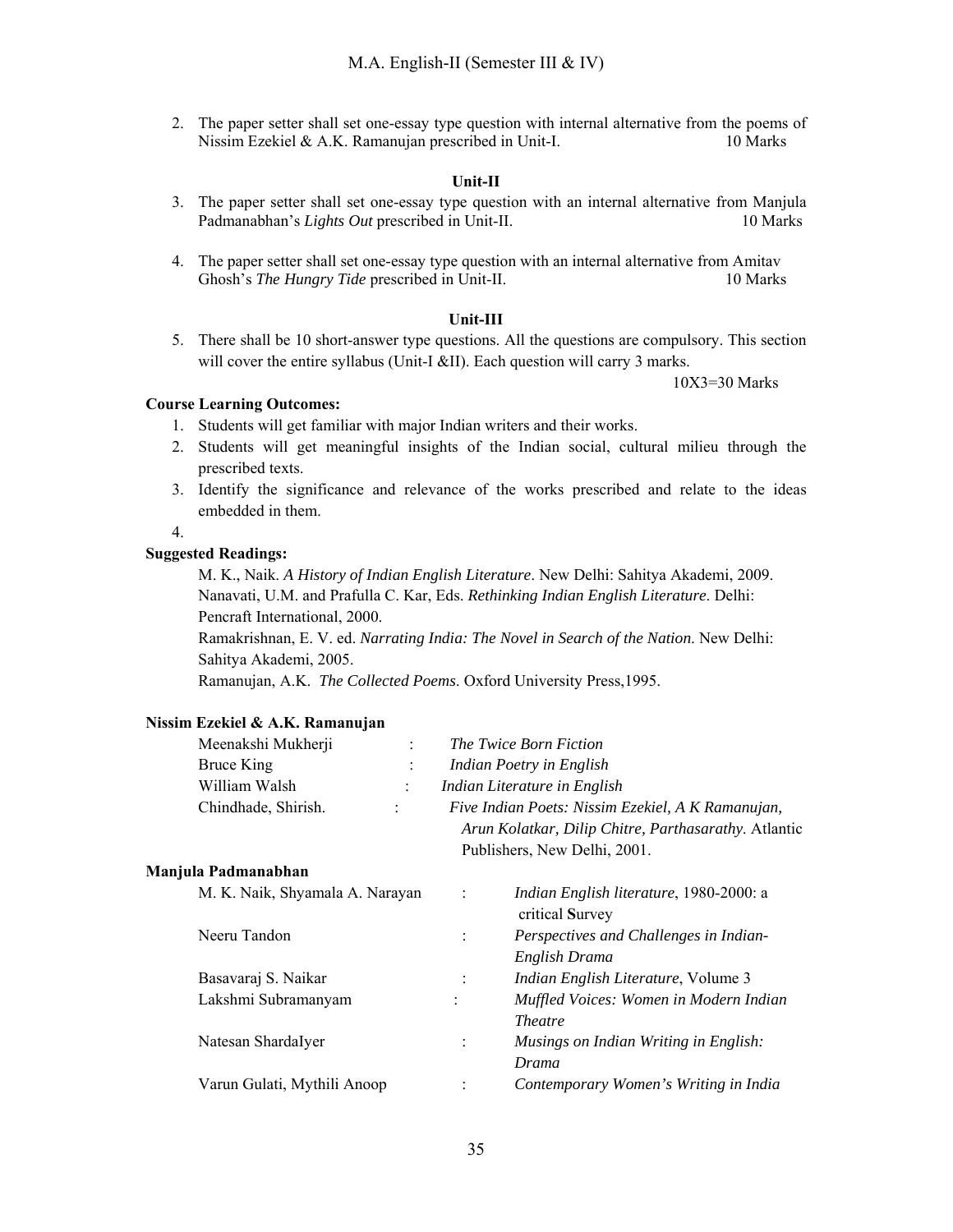## **Amitav Ghosh**

| <b>Bibhash Chowdry</b>     | Amitav Ghosh: Critical Essays             |
|----------------------------|-------------------------------------------|
| Ali Behdad, Dominic Thomas | A Companion to Comparative Literature     |
| Shubha Tiwari              | Amitav Ghosh: A Critical Study            |
| B. K. Sharma               | The Fiction of Amitav Ghosh               |
| Aysha Iqbal Viswamohan     | Postliberalization Indian Novels in       |
|                            | English: Politics of Global Reception and |

*Awards* 

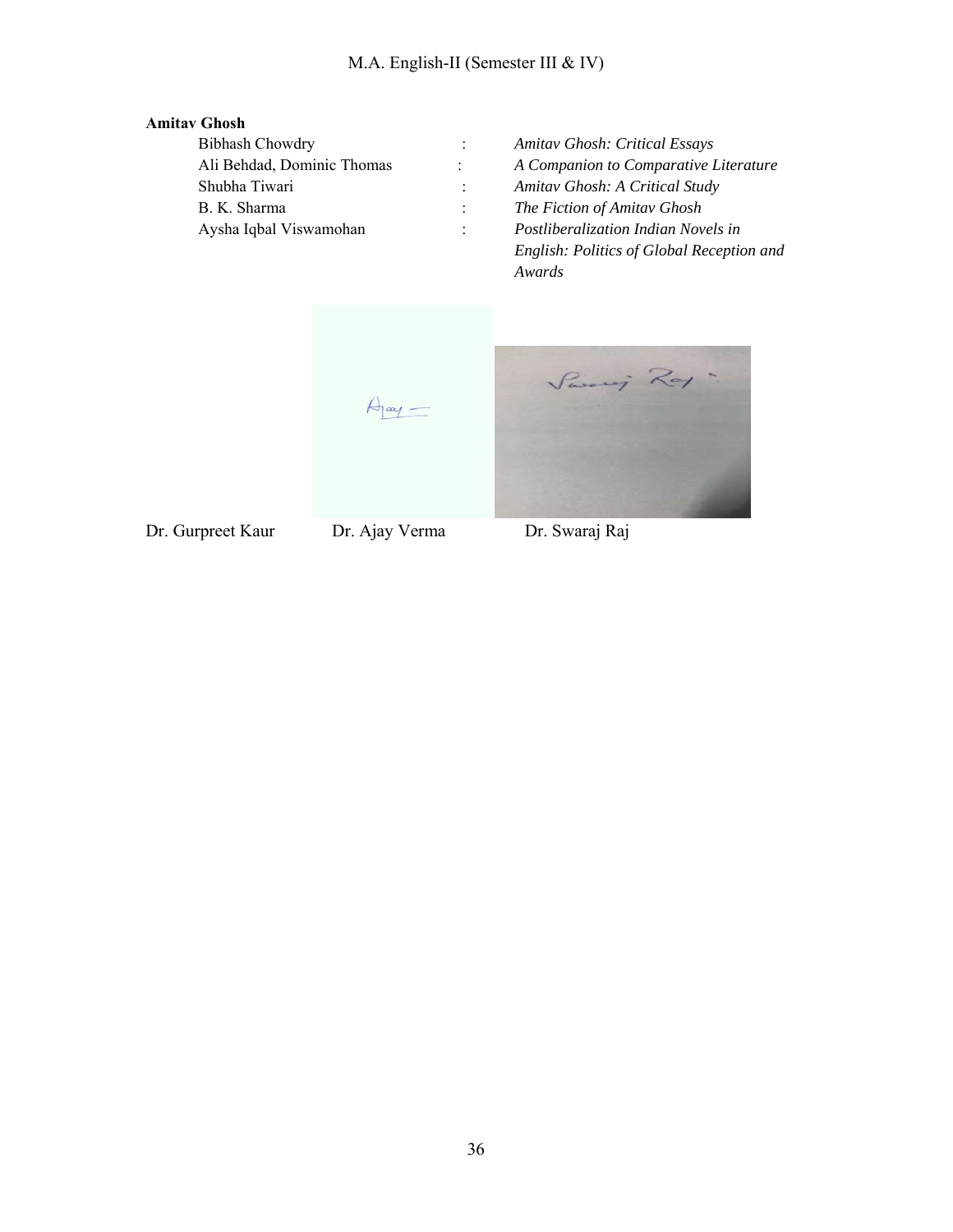## **2021-22, 2022-23 & 2023-24 M.A. English-II (Semester-IV) MAE 020 (Seminar)**

**Max. Marks: 50 Credits: 03 Teaching Hours: 45** 

**Note:** The evaluation will be done by internal examiner. **Instructions for the Paper Setter:** 

The evaluator shall give the marks according to the following criteria:

- Assignment (content and language) : 20 marks
- Presentation (confidence, delivery, eye contact) : 30 marks

#### **Instructions for the Candidates:**

The syllabus for the seminar is given in the section **'Topics to be Studied'**. The candidates are required to select any five topics out of given ten. The candidates are required to prepare assignments and give presentations on the selected topics.

#### **Course Objectives:**

The objective of the seminar is to boost the confidence of the students through paper presentations and course related critical discussions. This course mainly aims at improving the writing and speaking skills of the students. Besides, critical thinking and argumentative approach will also be developed.

#### **Pedagogy:**

To evoke the interest of the students and to achieve the objective of the course much emphasis will be laid on practical work (assignments and presentations).Lecture methodology along with visual aids will be used to teach this course.

#### **Topics to be Studied**

- 1. Gender roles in Aeschylus' *Agamemnon*.
- 2. Themes in Robert Frost's poetry.
- 3. Prominent Characteristics of Literary Non-fiction.
- 4. Violence against women in Malala Yousafzai's *I am Malala*.
- 5. Indian Identity in the poetry of Nissim Ezekiel.
- 6. Raja Rao's *Kanthapura* as a typical Indian text.
- 7. Nuclear Narratives and the Environment in Svetlana Alexievich's *Chernobyl Prayer*.
- 8. The theme of Trauma and Memory in Toni Morrison's *Beloved*.
- 9. Theme of sin and redemption in *The Scarlet Letter*.
- 10. *Yerma* as a European Drama.

#### **Course Learning Outcomes:**

- 1. Research aptitude of students will improve.
- 2. Students will inculcate the presentation skills along with public speaking skills.
- 3. Argumentative approach will also develop among the students.